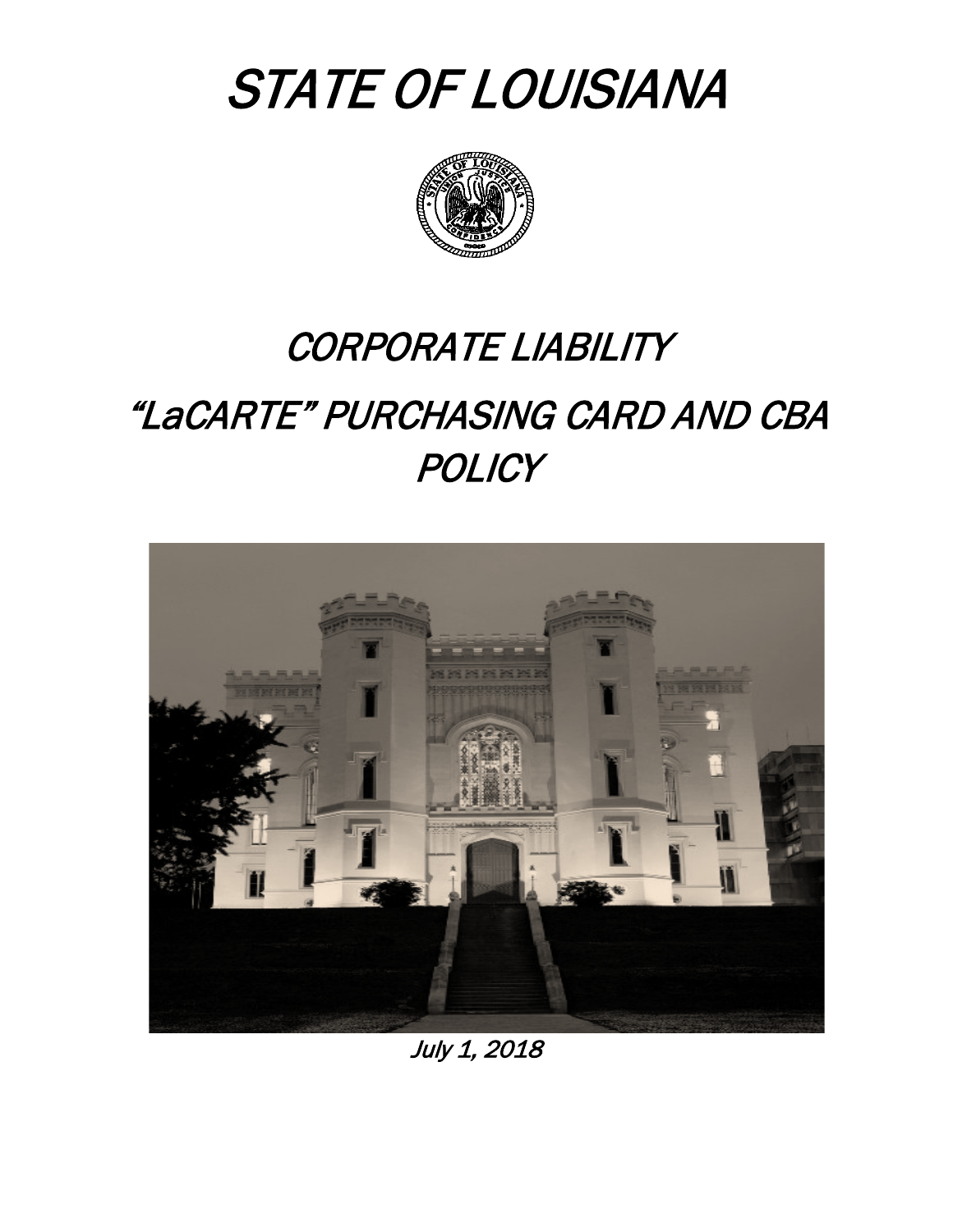# **Table of Contents**

| V. CARD MISUSE |  |
|----------------|--|
|                |  |
|                |  |
|                |  |
|                |  |
|                |  |
|                |  |
|                |  |
|                |  |
|                |  |
|                |  |
|                |  |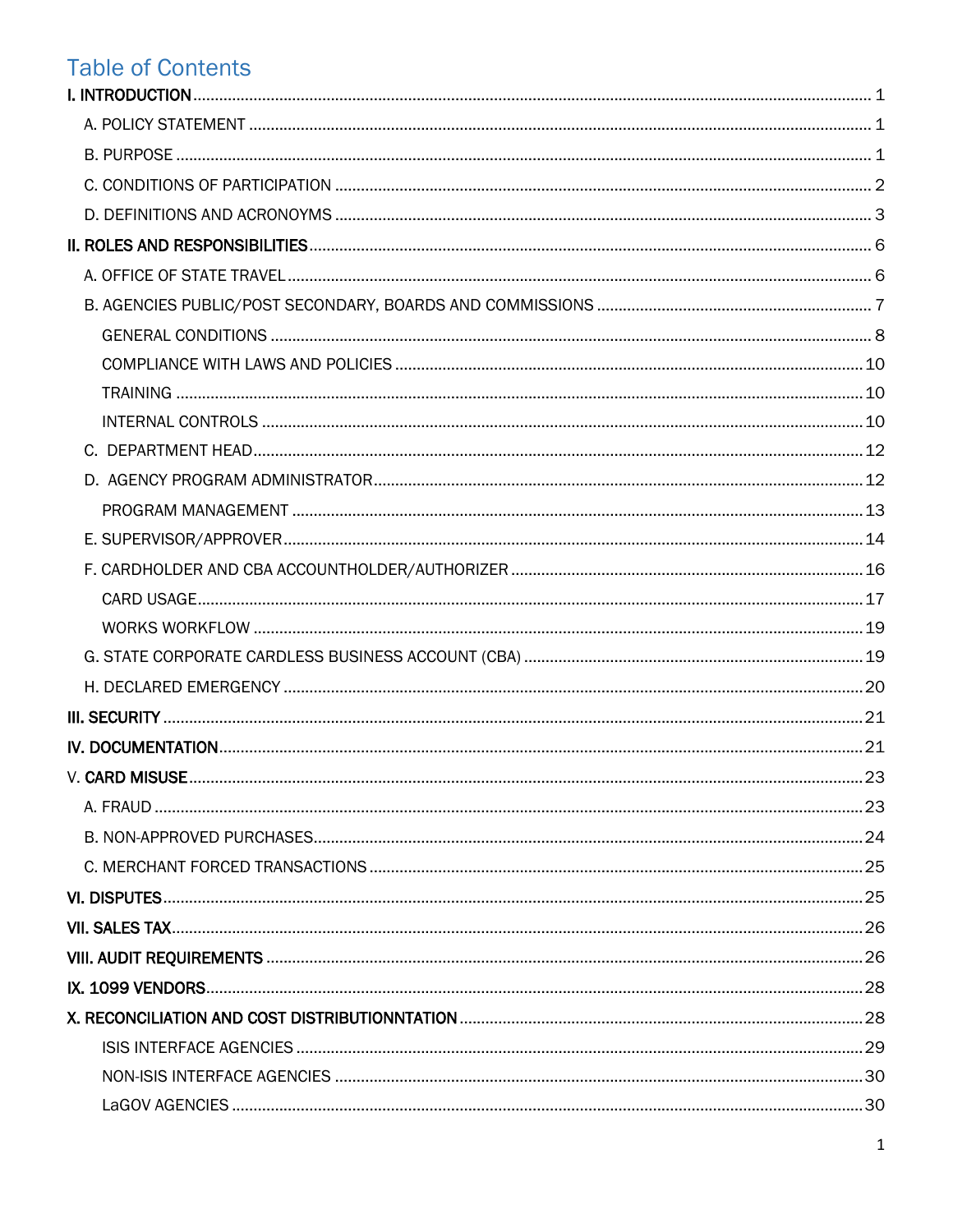| XI. PAYMENT PROCEDURES FOR INDIVIDUAL P-CARD, CBA AND EVP (ELECTRONIC VENDOR PAYMENT) |  |
|---------------------------------------------------------------------------------------|--|
|                                                                                       |  |
|                                                                                       |  |
|                                                                                       |  |
|                                                                                       |  |
|                                                                                       |  |
|                                                                                       |  |
|                                                                                       |  |
|                                                                                       |  |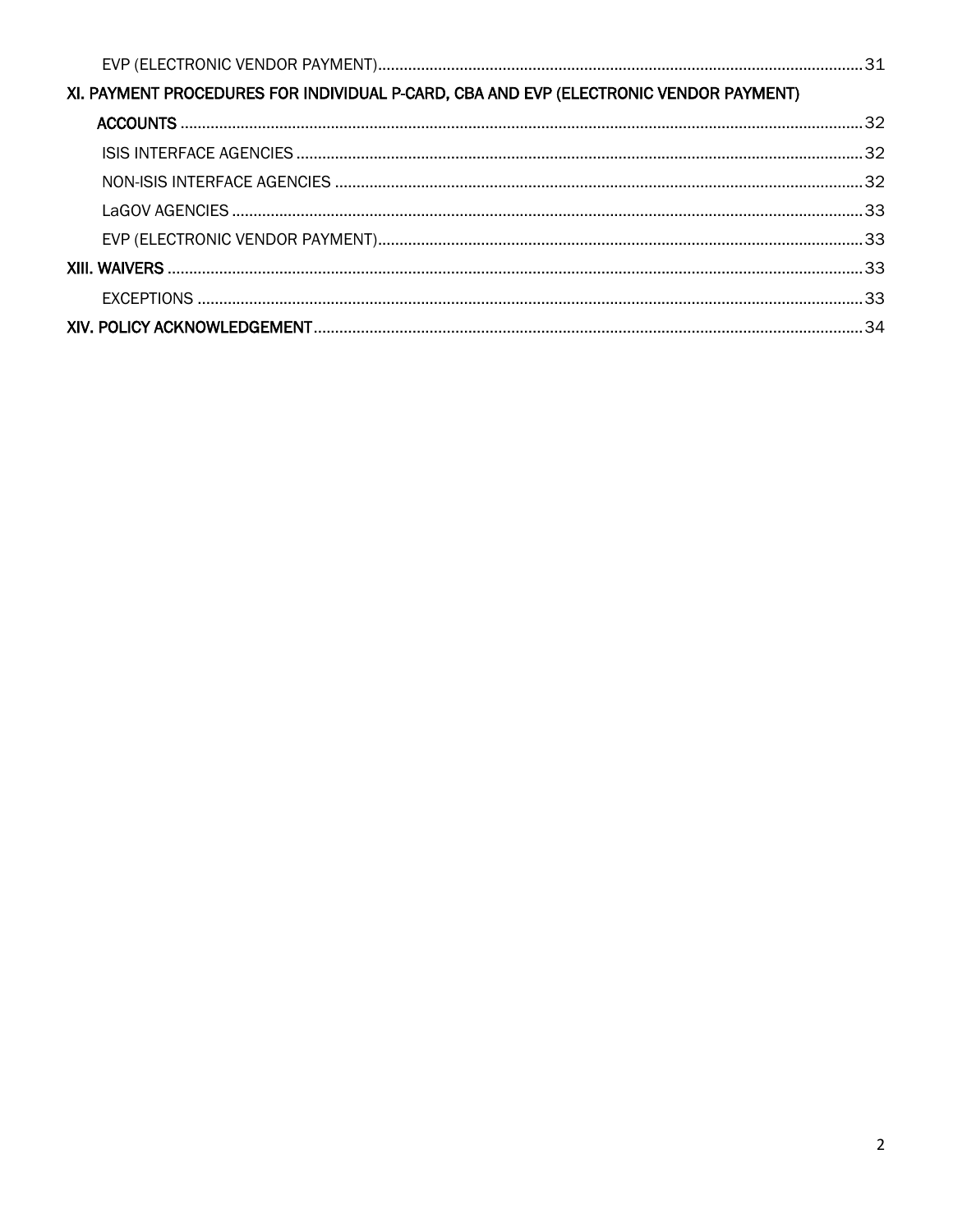# I. INTRODUCTION

### A. Policy Statement

This policy and related procedures covers the "LaCarte," Purchasing Card (P-Card), the State of Louisiana's Corporate Liability P-Card program and establishes minimum standards for possession and use to ensure compliance. The use of the P-Card Program for purchases does not negate any current purchasing policies, rules and regulations, mandates, Louisiana Statutes, Executive Orders, State Liability Travel Card and CBA (Controlled Billing Account aka Cardless Account aka Ghost Account) Policy, internal agency policies and procedures and/or PPM49 as applicable. All must be followed when using and administering the P-Card and this policy.

Cardholders, program administrators, program users, supervisors/approving officials, auditors or anyone associated with the card program who knowingly, or through willful neglect, fails to comply with any current purchasing policies, rules and regulations, mandates, Louisiana Statutes, Executive Orders, State Liability Travel Card and CBA Policy, internal agency policies and procedures and/or PPM49 as applicable may be subject to suspension or termination of account privileges or other disciplinary action, up to and including criminal prosecution to the fullest extent of the law. The Office of State Travel reserves the right to withdraw any authority or delegated approval due to non-compliance with applicable laws, rules, regulations, mandates, policies and procedures.

### B. Purpose

The P-Card is a tool used to assist in the management of procurement, payment and accounting. The P-Card is a Visa card issued by Bank of America (BOA) for the State of Louisiana and will be identified with the State of Louisiana seal and marked Louisiana "LaCarte". The cards are white and embossed with the employee's name, department name, account number and tax exempt number. Expiring P-Cards will automatically be replaced/renewed prior to the expiration date by the issuing bank and sent to the program administrator for distribution to cardholders who have completed the annual requirements of re-certification from the states online training class, agency training and signed the most current cardholder agreement form.

The P-Card enables employees to purchase items with the convenience of a credit card, while providing management with a means of maintaining control over those purchases. The use of this card will improve efficiency and effectiveness by reducing costs associated with processing purchases and payments and will allow for the receipt of goods on a timely basis. Payments for valid business purchases at or under the value of \$5,000 should be made with the P-Card in lieu of purchase orders when possible. When this payment method is used, processing through the state's systems (i.e. ISIS, AFS or LaGov) is not required. The P-Card can be used with any merchant that accepts Visa as a form of payment. It is intended that P-Cards be issued to selected State employees when the use of the P-Card will enhance effectiveness or economy of operation for the agency. If used to its potential, the P-Card Program will result in a reduction in the volume of purchase orders and related documentation including invoices and checks. In addition, corresponding work processes associated with ordering and check writing may be reduced. Agencies that have requested and been approved to use the purchasing card for travel expenses are mandated to use a state issued card for all high dollar travel expenses, including but not limited to registration, lodging, airfare and vehicle rental.

### C. CONDITIONS OF PARTICIPATION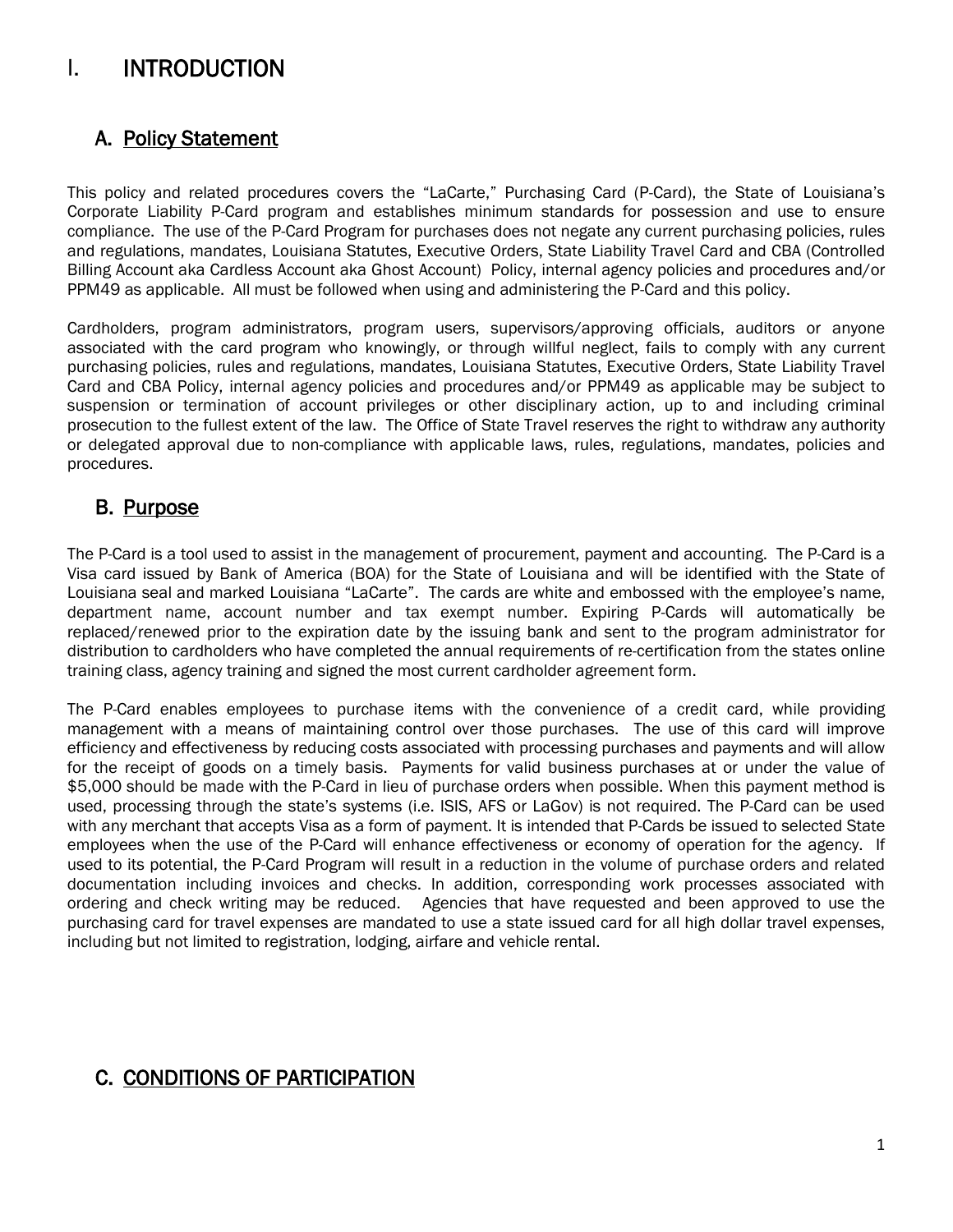All agencies public/post-secondary, as condition of participation in the P-Card Program shall abide by the terms of this policy unless a "Request for Exemption" is submitted and approved by the Office of State Travel [http://www.doa.la.gov/osp/Travel/forms/DOApcardExceptionRequest.pdf.](http://www.doa.la.gov/osp/Travel/forms/DOApcardExceptionRequest.pdf)

The request shall:

- cite the specific paragraph(s) of this policy for which the exception is requested
- include a description and justification for the exception
- state the specific length of time for which the exception is necessary

The Agency P-Card Program Administrator and the State P-Card Administrator shall keep approved exceptions on file.

Using the P-Card for purchases of supplies, equipment, operating services and/or major repairs must comply with current purchasing policies, rules and regulations, mandates, Louisiana Statutes, Executive Orders, State Liability Travel Card and CBA Policy, internal agency policies and procedures and/or PPM49 as applicable.

The Statewide LaCarte Purchasing Card and CBA Policy is not designed to be specific to an individual State agency in all areas. Each State agency must develop its own internal policy and procedures to ensure compliance with the statewide card policy as well as address areas that the statewide policy cannot and does not address. The agency should evaluate the internal policy and procedures at least annually to ensure compliance with all policies.

All agencies public/post-secondary, boards and commissions, will be mandated to implement WORKS Workflow, which is an online system through Bank of America. The system captures transactions which requires both the cardholder and cardholder's approver's electronic signatures before a cardholder's credit limit will refresh, along with the ability to maintain receipts and backup supporting documentation electronically in one central location through the mandated scanning feature, therefore, assisting with audits and reviews. The system also allows for an additional level of approval, beyond the cardholder and approver allowing a second level of review.

All program participants, i.e. program administrators, cardholder, CBA accountholder/authorizer and cardholder approvers are required to complete the State online certification class annually, receiving a passing grade of at least 90 in order to remain as a Program Administrator, receive a new p-card, a renewal p-card, remain as CBA accountholder/authorizer or remain as a cardholder approver. These certifications will be developed and updated, as necessary, by the Office of State Travel. Note: The certification class for the CBA accountholder/authorizer is the same as a cardholder's certification.

All program participants must sign the most current State of Louisiana Corporate Liability P-Card Program Agreement Form for the applicable program role on an annual basis. Agreements acknowledge and outline the applicable responsibilities under the program. Original forms must be given to the Program Administrator and copies provided to the approver. Note: The agreement form for the CBA accountholder/authorizer is the same as a cardholder's agreement form.

Cardholders and their approvers are required to complete agency developed training on both this policy and the agency's internal policy and procedures before cards can be issued as well as attend annual refresher training thereafter to remain active in the program. Proof of annual training for all program participants is required to be kept on file to include date of training and participants.

Travel merchants, including food merchants, are prohibited from individual employee use unless an exception request is made by an agency to support the use of travel and food merchants. The request, along with strict guidelines outlined in the agency policy and in accordance with the current State Liability Travel Card and CBA Policy, current PPM49 guidelines, and the written approval by the Office of State Travel is required prior to any travel expense being allowed on the P-Card.

If travel allowances are requested for individual employee use, only MCC allowances outlined in the State Liability Travel Card and CBA Policy will be allowed. CBA accounts may be opened to allow all MCC Codes/Groups outlined in the current State Liability Travel Card and CBA Policy. Procedures must be developed by the agency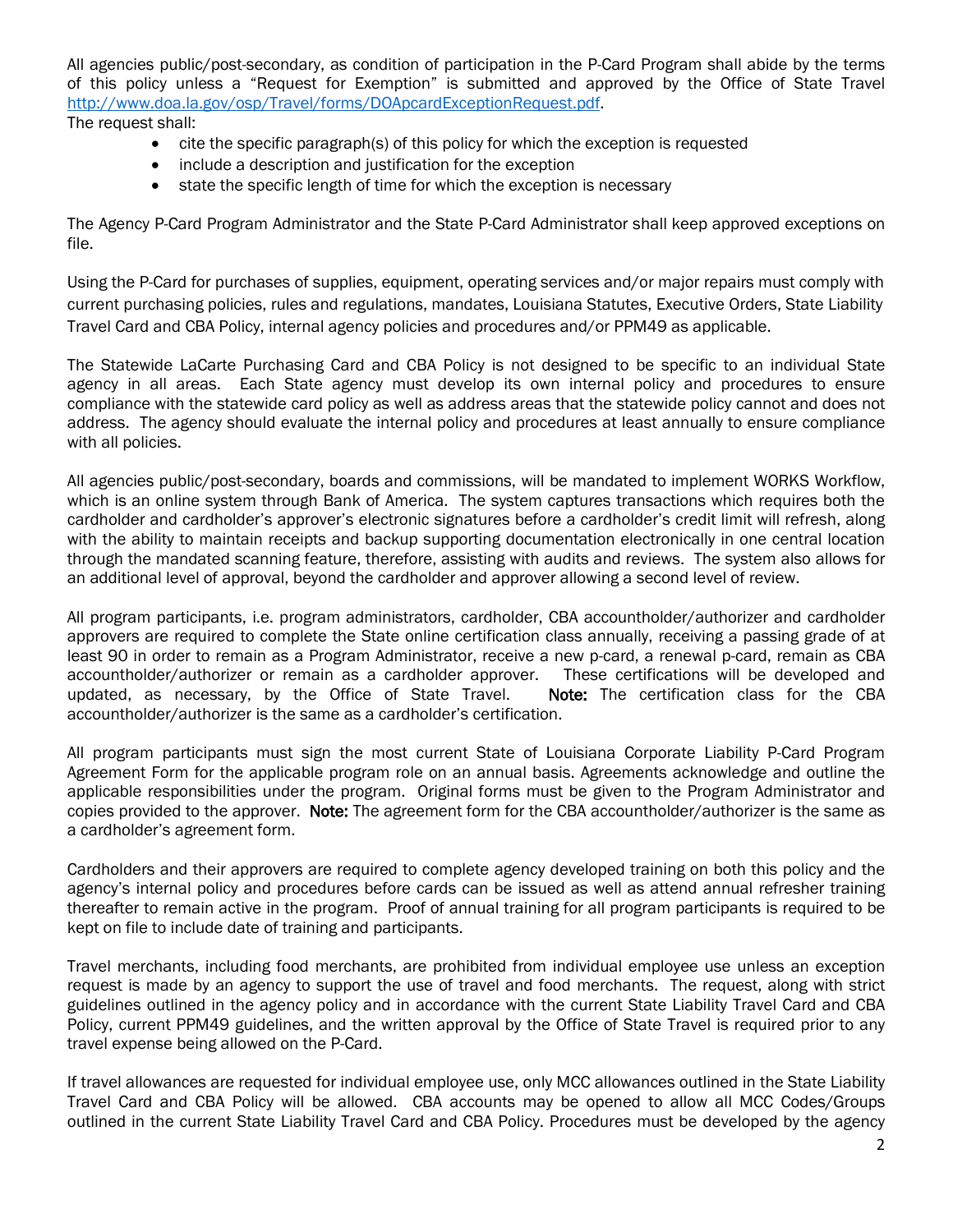and included in their policy regarding travel purchases. Although other travel related transaction are now allowed on the CBA account, the traveler should be aware that there is no plastic card issued for a CBA to ensure that this will not impair his or her travel plans.

The only travel exclusion which does not require Office of State Travel's approval is rental cars procured through the mandatory Statewide Rental Car Contracts and road/bridge tolls in conjunction with the contracted vehicle rental. At the agency's discretion, cardholders are allowed to use their P-Card for in-state rentals at Enterprise Rent A Car (MCC Code 3405), and for out-of-state rentals at Enterprise Rent A Car (MCC Code 3405), National Car Rental (MCC Code 3393) and Hertz Car Rental (MCC Code 3357) as well as road/bridge tolls incurred with the contracted rental.

This program does not allow cash withdrawals/transactions or any attempts for cash transactions, as cash is prohibited and blocked from this program.

Any exception to this policy requires approval from the Office of State Travel and will be considered on a case-bycase basis and should be in writing on the Exemption Request Form and forward to the Office of State Travel for consideration [http://www.doa.la.gov/osp/Travel/forms/DOApcardExceptionRequest.pdf.](http://www.doa.la.gov/osp/Travel/forms/DOApcardExceptionRequest.pdf)

In the event that an agency public/post-secondary/board/commissions entity fails to comply with the requirements for participation in the P-card Program, the result of noncompliance may be removal from the P-Card/CBA Program.

### D. DEFINITIONS AND ACRONOYMS

Accountholder/ Cardholder - terminology used to reference the employee that has been issued a P-Card or account holder/authorized user of the CBA.

Agreement Form – A form signed by a program administrator, cardholder and cardholder approver, annually, that acknowledges they have received required training from the agency, completed the state's certification requirement and received a passing score of at least 90, understands the P-Card Policies, both state and agency and accepts responsibility for compliance with all policies and procedures.

Approver – The cardholder's supervisor or the most logical supervisor that is at least one level higher which would be most familiar with the business case and appropriate business needs for the cardholder's transaction and is responsible for approving transactions on-line and signs both the cardholder's billing cycle log and monthly statement.

Billing Cycle - The period of time between billings. For example, the State of Louisiana P-Card closing period ends at midnight on the 5th of each month.

**Card Abuse** – Use of the card for non-approved State business purchases such as for personal purchases. See definition of "card misuse" and "fraud" and Section VI "Card Misuse".

Card Misuse – Use of the card for legitimate purchases but for goods or services that are prohibited by the State or internal policy (e.g., purchases for fuel for a State Vehicle when the agency participates in the Statewide Fuel Card Program) See definition of "card abuse" and "fraud" and Section VI "Card Misuse".

**Cardholder** – A State of Louisiana employee whose name appears on the P-Card or the person who has been assigned by the agency as the accountholder/authorizer for the CBA and is given authority to make purchases within preset limits on behalf of the agency.

**Cardholder Enrollment Form -** A form that initiates the P-Card issuance process for the cardholder.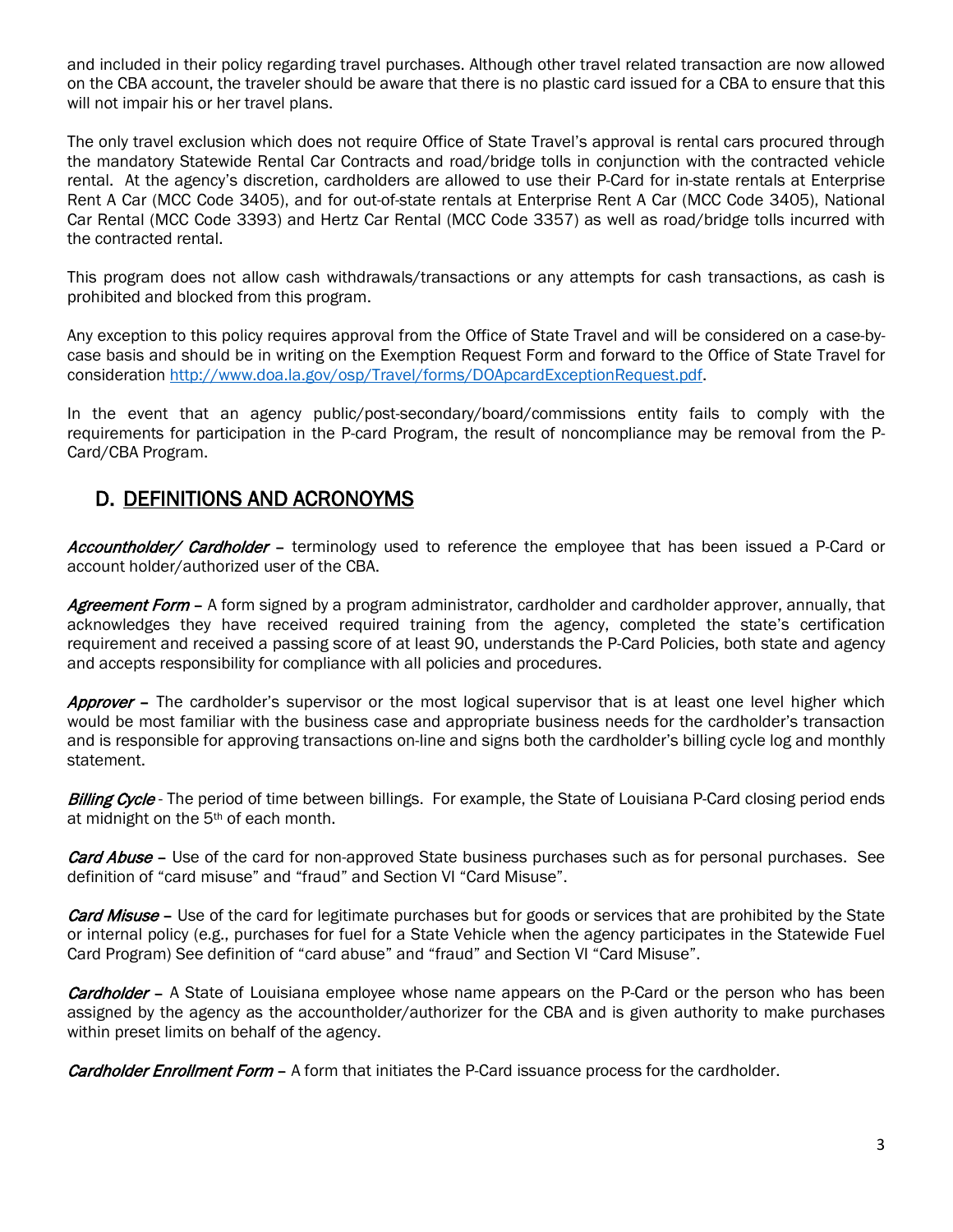Controlled Billed Account (CBA) – A credit account issued in an agency's name (no plastic card issued). These accounts are direct liabilities of the State and are paid by each agency. CBA Accounts are controlled through a single authorized accountholder/authorizer to provide means to purchase any allowed transactions/services allowed in the current State Liability Travel Card and CBA Policy. Although other travel related charges are now allowed on the CBA account, the traveler should be aware that there is no plastic issued for a CBA to ensure that this will not impair travel plans.

Controlled Billed Account (CBA) Accountholder/Authorizer - Person responsible for the CBA account. The accountholder/authorizer is a specific person assigned to a CBA account with the same responsibilities as that of a cardholder. Each CBA account must have only one accountholder/authorizer.

Cycle Limit – Maximum spending (dollar) limit a P-Card/CBA is authorized to charge in a billing cycle. These limits should reflect the individual's purchasing patterns. These are preventative controls and, as such, should be used judiciously.

Default Coding - Agency specific accounting assigned to an individual cardholder's transaction which exports to the agency's accounting system, if applicable.

**Department Head** – An elected officer, an appointed officer, the executive head of a State agency or President of a College or University.

**Disputed Item** – Any transaction that was double charged; charged an inaccurate amount, or charged without corresponding goods or services by the individual cardholder.

Electronic Funds Transfer (EFT) - An electronic exchange or transfer of money from one account to another, either within the same financial institution or across multiple institutions.

Electronic Signature - An electronic sound, symbol or process attached to or logically associated with a record or executed or adopted by a person with the intent to sign the record.

**Export File -** Data that pushes from Bank of America WORKS into ISIS/LEO or other applicable accounting system which imports to the agency's financial system to create the voucher for Bank of America payments.

Fraud - Any transaction, intentionally made that was not authorized by the cardholder or not for Official State Business. See definition of "card misuse" and "card abuse" and Section VI "Card Misuse".

Incidental Expense - Expenses incurred while traveling on official state business, which are not allowed on the state liability P-Card. Incidentals include, but are not limited to meals; fees and tips (porters, baggage carriers, bellhops, hotel maids); transportation between places of lodging/airport such as taxi; phone calls and any other expense not allowed in the State Liability Travel Card and CBA Policy.

INTELLILINK – Visa's web-based auditing tool which is used to assist with monitoring and managing the agency's card program usage to ensure that card use conforms to all policies and procedures.

ISIS – State of Louisiana's integrated system used for accounting, financing, purchasing, and contracting functions.

LaGov - State of Louisiana's integrated system used for accounting, financing, logistics, human resources, procurement, travel and data warehouse storage and reporting.

Merchant – A business or other organization that may provide goods or services to a customer. Synonymous with "supplier" or "vendor".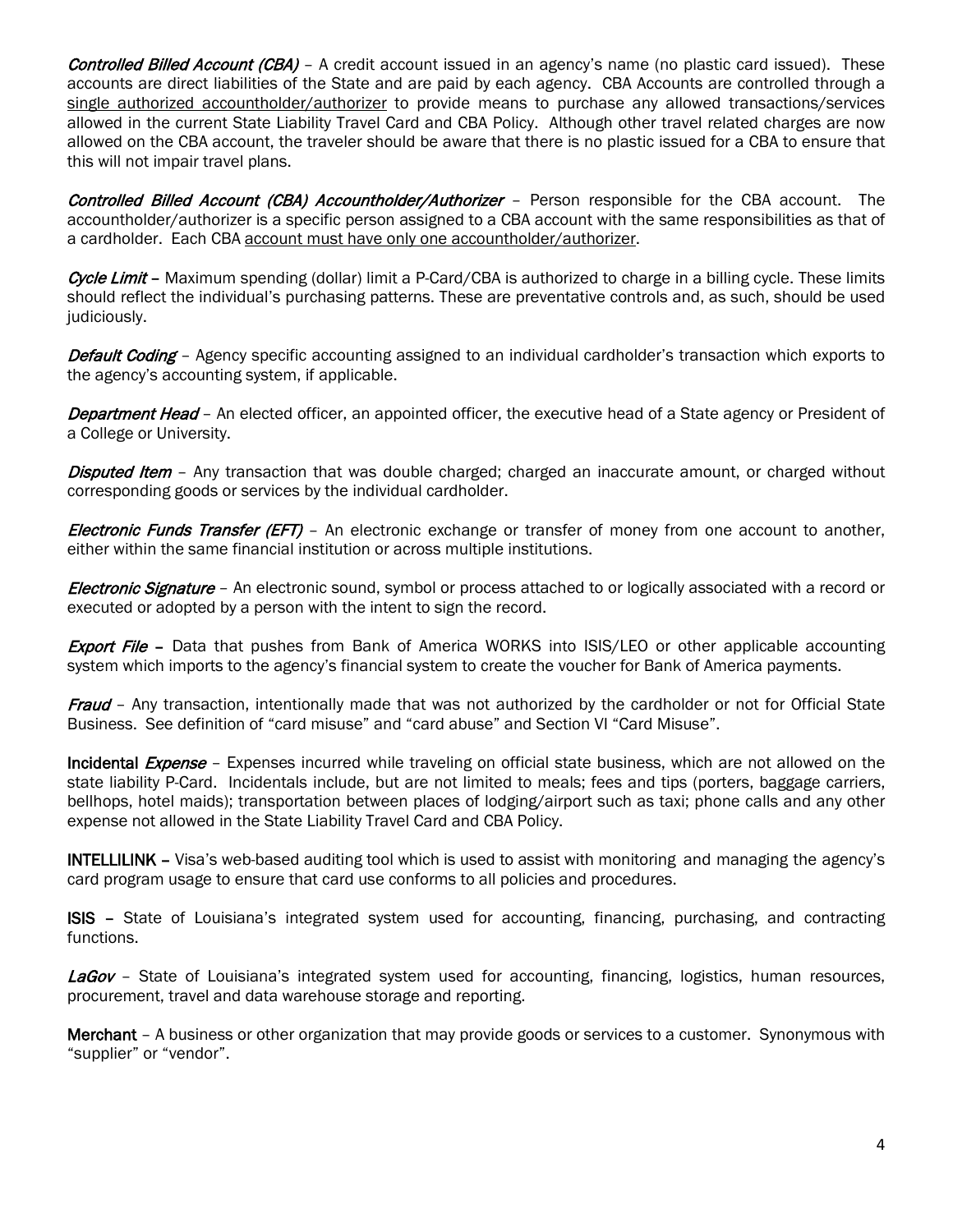Merchant Category Code (MCC) – Standard code the credit card industry uses to categorize merchants based on the type of goods or services provided by the merchant. A merchant is assigned a MCC Code by the acquiring bank.

Merchant Category Code Group (MCCG) - A defined group of merchant category codes. MCCGs which are used to control whether or not cardholders can make purchases from particular types of merchants.

P-Card – a credit account issued in a state employee's name. This account is the direct liability of the State and is paid by each agency. P-Card accounts are the preferred means of payment for purchases of goods and services. Also referred to as the LaCarte Card and Purchasing Card.

P-Card/ Billing Cycle Purchase Log – Either paper or electronic form used in the reconciliation process for purchases/services charged during the billing cycle. The log is used to document cardholder's approval of purchases billed by matching the paper billing statement, received from the bank, to a log and the original documentation obtained from the vendor(s). Approval of the log by the cardholder can either be by signature (paper log) or electronic signoff (through WORKS Workflow), likewise, designated approver's approval can either be by signature (paper) or electronic signoff (online in Workflow). Electronic Logs must be in an un-editable format such as a PDF.

Performance Evaluation System (PES) - An annual assessment of an employee's overall performance based on work tasks and behavior standards.

**Personal Purchases** – Non-work related goods or services purchased solely for the benefit of the cardholder, the cardholder's family, or other individual(s).

**Policy and Procedure Memorandum 49 (PPM49)** – The state's general travel regulations ([http://www.doa.la.gov/Pages/osp/Travel/Index.aspx\)](http://www.doa.la.gov/Pages/osp/Travel/Index.aspx) these regulations apply to all state departments, boards and commissions created by the legislature or executive order and operating from funds appropriated, dedicated, or self-sustaining; federal funds, or funds generated from other source.

Program Administrator – Person responsible for administering and managing the LaCarte Program at the Agency level and acts as the main contact between the agency, the State and the issuing bank.

**Purchasing Card Profile** – Unique profile associated with a cardholder that sets the card credit limit, single purchase limit and MCCs on the Cardholders ability to make purchases on behalf of the state. The Profile name must be unique and should be set up in the following format, this is an example only – CL\$20,000; STL \$1,000; MCCG: csh, tvl, rest

**Receipt** - A merchant-produced original document that records the relevant details for each item purchased including quantities, amounts, a description of what was purchased, the total charge amount and the merchant's name and address (e.g. sales receipt, original invoice, packing slip, credit receipt, etc.) This must match the online transaction amount and be matched to any other related documentation regarding the transaction.

**Single Purchase Limit (SPL)** – The maximum spending (dollar) limit a P-Card is authorized to charge in a single purchase. The SPL limit may be up to \$5,000; however, this limit should reflect the individual's purchasing patterns. These are preventative controls and, as such, should be used judiciously.

**Split Purchase** – A practice whereby one or more cardholders or suppliers split a purchase into two or more transactions and/or purchase orders to circumvent either Single Transaction Limits or bid requirements. This is prohibited by the Statewide Purchasing Card Policy.

**State Program Administrator** – Central point of contact responsible for managing and overseeing the Statewide LaCarte Program.

**Transaction** - A single purchase of goods or services. A credit also constitutes a transaction.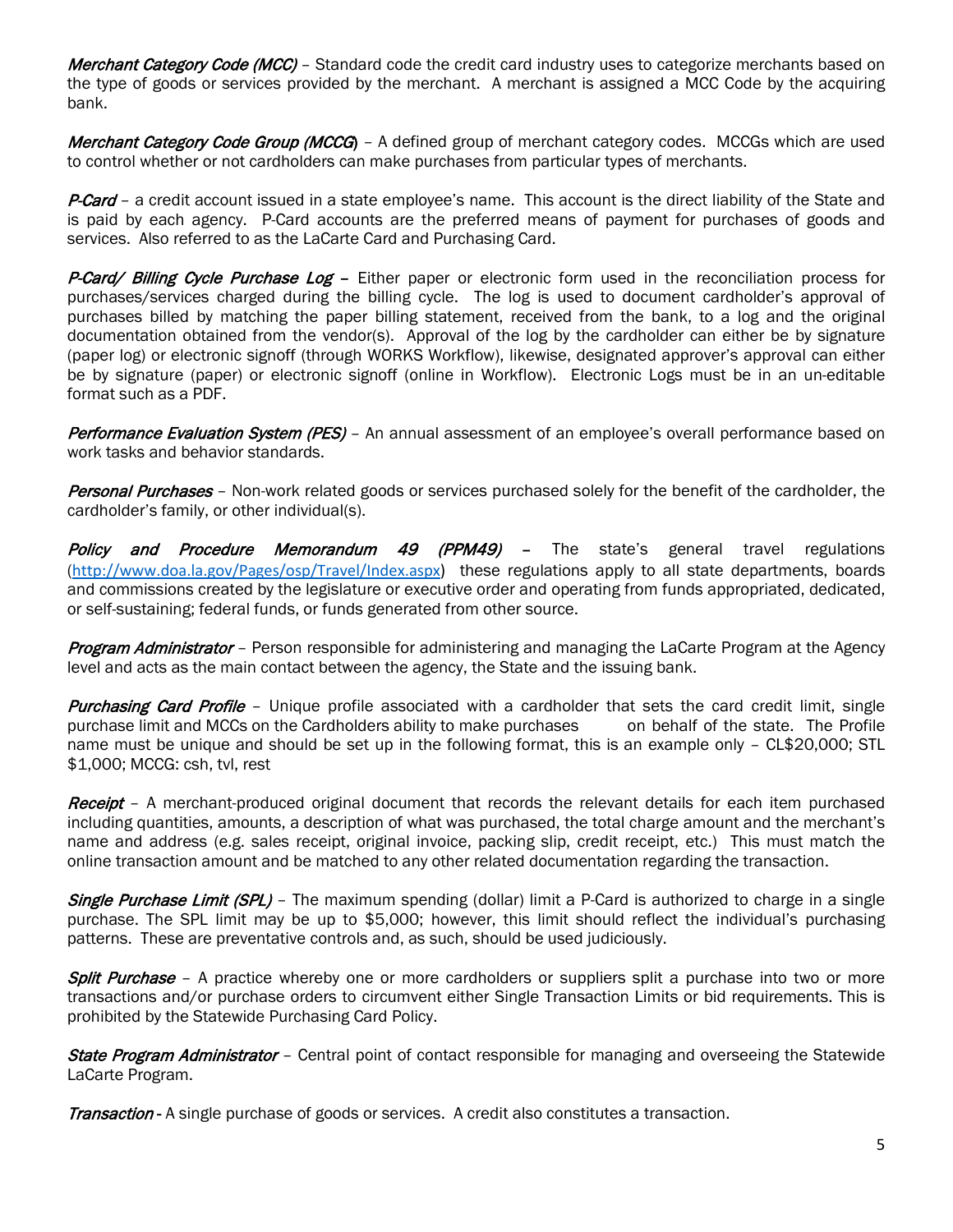**Transaction Documentation** – All documents pertaining to a transaction, either paper or electronic. The documentation is also used for reconciliation at the end of the billing cycle and is to be retained with the monthly reconciliation documentation for review and audit purposes. Examples of transaction documentation include, but are not limited to: original itemized purchase receipts/invoices (with complete item descriptions, not generic such as "general merchandise), receiving documents, credits, disputes, and written approvals. If travel has been approved, documentation should also contain airline exceptions, justifications, approvals, travel authorization, travel expense, etc.

WORKS - Bank of America's web-based system used for program maintenance, card/CBA issuing/suspension/cancellation and reporting.

WORKS Workflow - Bank of America's online system that includes user profiles and transaction workflow. For ISIS and LaGov interfaced agencies, transactions are coded and interfaced to the ISIS/LaGov systems for payment monthly.

# II. ROLES AND RESPONSIBILITIES

### A. <u>OFFICE OF STATE TRAVEL</u>

The State of Louisiana, Office of State Travel is responsible for the statewide contract administration of the Corporate Liability "LaCarte" Purchasing Card/CBA Program and serves as the central point of contact to address all issues and changes necessary to the overall program, and coordinate such changes with the contractor, Bank of America.

The Office of State Travel will issue and maintain the Statewide Policy. If the state's policy or the program limits change statewide, a revised State of Louisiana Corporate Liability "LaCarte" Purchasing Card and CBA Policy will be issued by the Office of State Travel.

The Office of State Travel will approve agency participation in the program and along with the agency identify the allowable Merchant Category Codes (MCC) and their limits.

The State Program Administrator oversees the Statewide Purchasing Card Program and serves as a liaison between the Agency Program Administrators to address all issues and changes necessary to the overall LaCarte program and coordinates any changes with Bank of America.

### B. AGENCIES PUBLIC/POST SECONDARY, BOARDS AND COMMISSIONS

Each Agency is responsible for developing and implementing a P-Card Policy documenting within all internal procedures and ensuring that they are in compliance with the guidelines of the Statewide Corporate Liability "LaCarte" Purchasing Card and CBA Policy". Policies should be updated as necessary with changes which may occur in the Agency's internal procedures and/or State's Corporate "LaCarte" Purchasing Card Policy provided by the Office of State Travel and Bank of America. Agency policies and procedures may contain terms, conditions and limits more restrictive, but not more liberal, than those in the Statewide Purchasing Card Policy. Whenever a State Agency's policy is more restrictive than the Statewide Purchasing Card Policy, then the State Agency policy takes precedence.

Agency responsibilities include administration of its Corporate Liability P-Card/CBA program and compliance with all state guidelines identified herein, any purchasing policies, rules and regulations, mandates, Louisiana Statutes, Executive Orders, State Liability Travel Card and CBA Policy, internal agency policies and procedures and/or PPM49 as applicable.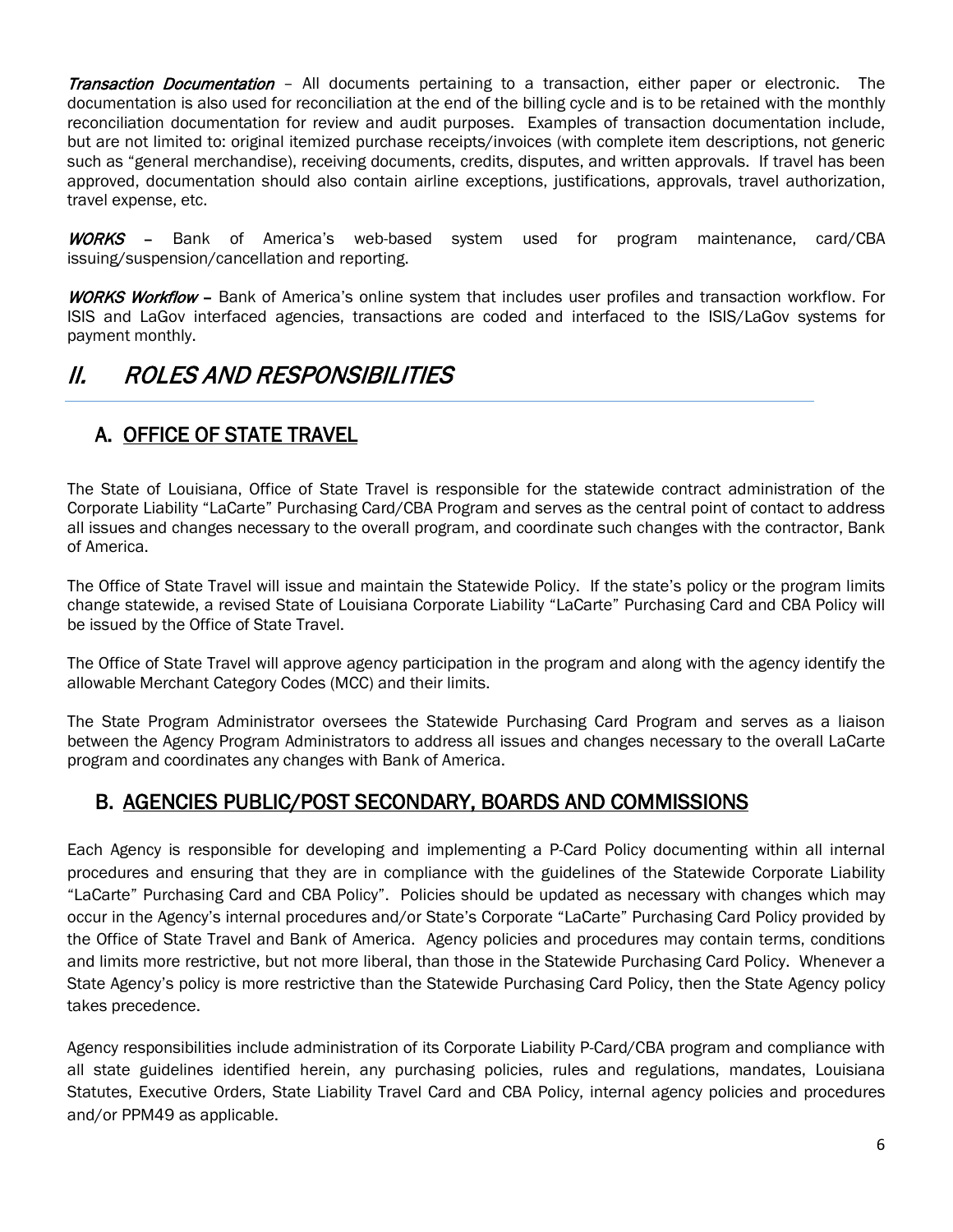The agency is responsible to ensure that the cardholders are using the P-Card properly, therefore the agency is expected to know general policies and procedures governing the agency's Purchasing Card Program, specifically the Program Administrators. Agencies are encouraged to add LaCarte compliance requirements as part of their employees Performance Evaluation System (PES).

It is strongly urged that agencies establish controls for pre and post approval of items on the P-Card. A strong system of internal controls is essential for detection and deterrence of fraud, cardholder misuse, or cardholder abuse of the P-Card. Internal controls include policies, procedures, and training in addition to spending limits and Merchant Category Code restrictions.

Additional documentation steps, that are strongly recommended, which would strengthen controls in the review process include:

- Documenting the reason for the purchase (case number, project, etc.) on the receipt along with signature from cardholder and supervisor.
- Inventory type purchases (electronic, etc.) should have "received by" and a signature on packing slip or other shipping documentation to ensure that the purchase arrived and is accounted for at the agency.

P-Cards are issued with corporate liability, under which the state is liable for the cost of the purchases. The program is based on the strength of the State's financial resources, not the personal finances of the cardholder. Due to the state liability, P-Cards are to be issued to State of Louisiana Employees only.

#### In addition to establishing proper controls and agency's procedures, agencies are responsible for:

Determining appropriate cardholders and setting individual limits for a single transaction, daily and/or cycle transaction limits. At a minimum P-Cards will be issued with dual limits. The agency is responsible for setting the individual cardholder's limit and determining the overall cycle limit (monthly credit limit). An agency may allow a single purchase limit (SPL), agency-wide or on an individual card basis, up to \$5,000 without prior approval from the Office of State Travel. Limits by the agency should reflect the individual's purchasing pattern. These are preventive controls and, as such, should be used judiciously. Exceptions to the single purchasing limit may be requested from the Office of State Travel by submitting the LaCarte Request for Exception Form<br>http://www.doa.la.gov/osp/Travel/forms/DOApcardExceptionRequest.pdf . The Office State Travel must <http://www.doa.la.gov/osp/Travel/forms/DOApcardExceptionRequest.pdf> approve in writing any authority for a SPL or a one-time override above \$5,000. Agencies are cautioned when increasing the SPL that best practice calls for the SPL to be limited to the lowest amount that is needed for the duties of that individual.

The Request for Exemption Form would also be applicable to open any MCC codes which are prohibited or restricted. Request will be considered if the agency is in compliance with the program, with the State guidelines, adequate staff experience and training are demonstrated with factors that promote the overall use of the program and if the approval by the Office of State Travel is determined to be in the best interest of the State. It is also best practice to issue only one card per cardholder.

#### GENERAL CONDITIONS

- 1. Training must be conducted when a new card is issued and a new approver is assigned as well as annually thereafter to ensure that all program participants, such as program administrators, cardholders, CBA administrators, cardholder approvers, and any other applicable personnel that has a role in administering this program, is aware of all duties and responsibilities associated with possession/use of a State Corporate Liability P-Card.
- 2. Cardholders must be approved by appropriate agency authority and cards distributed only to frequent purchasers/travelers, based on the request of a supervisor, manager or department head, not as an automatic process upon hiring.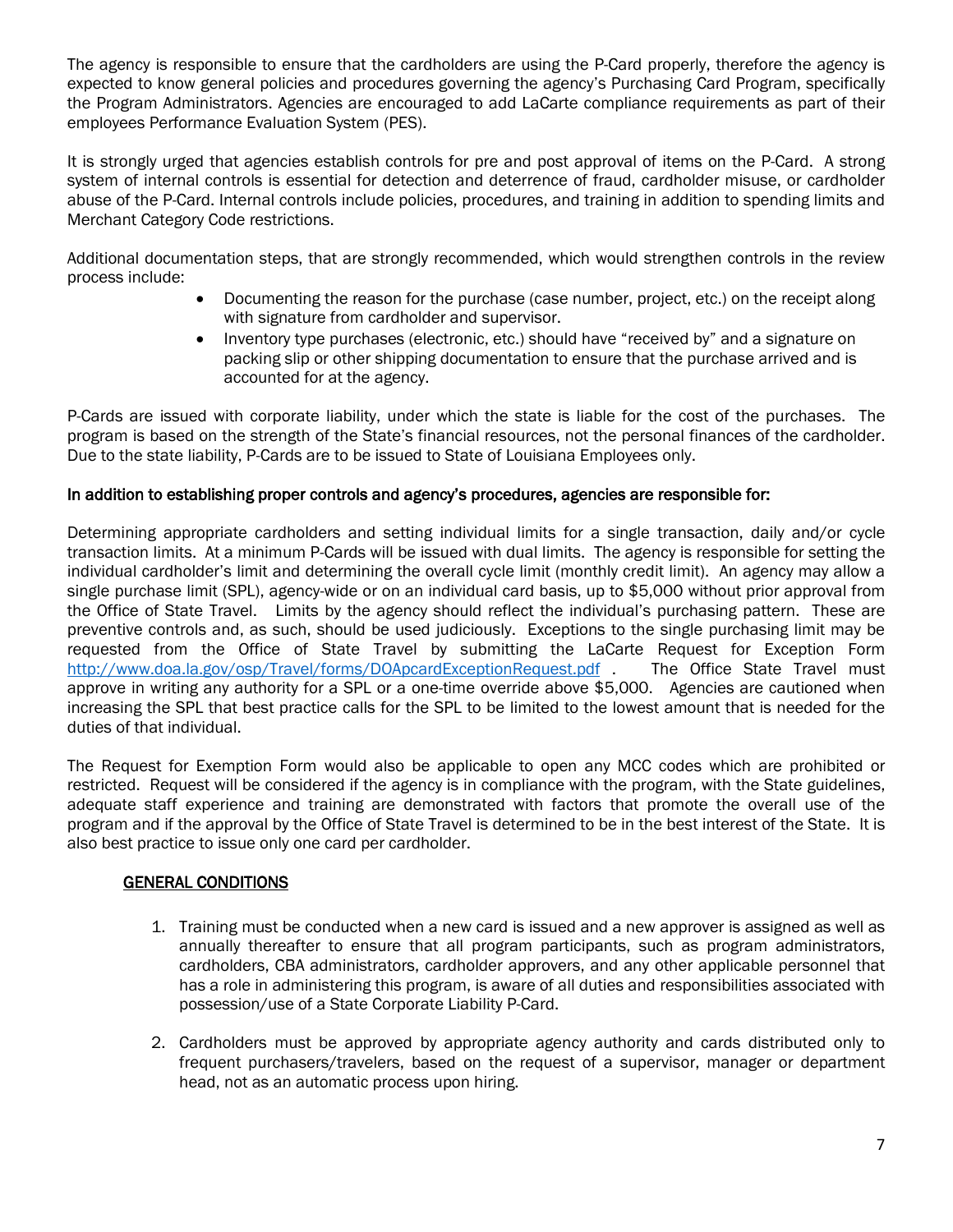3. No P-card including a CBA account shall be issued to program administrators, department heads, auditors of the program or any person with roles associated with administering and monitoring the program including the person responsible for monthly audits/reports and second level review of the agency's program. If it is a justifiable hardship for one of the above positions not be allowed to possess a P-card, a written request must be submitted to the Commissioner of Administration including detailed justification as to why this is not feasible and what precautions will be taken to guarantee the security and validity of purchases. Specific approval from the Commissioner of Administration must be obtained prior to issuing a card to an individual listed above.

The only exception regarding an employee possessing a card with a role in the program is a cardholder approver. However, in order for a cardholder approver to possess a p-card, monthly audits, sign-off in WORKS (once implemented into Workflow), and all other responsibilities listed throughout this policy for a cardholder approver, must be fulfilled by someone which is at least one level higher than the approver.

- 4. Monitoring cardholders which are not active and adjusting the SPL's and/or monthly cycle limit accordingly based on changes in needs and cancelling cards when not utilized in a twelve month period. A card may only remain active, if dormant for a twelve month period by justification and approval from the Office of State Travel. If approved, the card must be suspended and profile change to a \$1 limit until future need for activation. An example of the need for a card that may be dormant for 12-months is that the card is being maintained for emergency situations only.
- 5. There must be separation of duties between the person responsible for conducting the monthly audit reports and/or the second level review, they should not be an approver or cardholder for transactions they will ultimately audit.
- 6. To allow for proper and complete program audits, all participating agencies will be mandated to implement WORKS Workflow, which is an online system through Bank of America. The system captures transactions which requires both the cardholder and cardholder's approver's electronic signatures before a cardholder's credit limit will refresh, along with the ability to maintain receipts and backup supporting documentation electronically in one central location through the mandated scanning feature, therefore, assisting with audits and reviews. The system allows for an additional level of approval, beyond the cardholder and approver, allowing a second level of review. It is recommended that agencies utilize this function as an additional internal control for detection and deterrence of fraud, cardholder misuse or cardholder abuse of the P-Card.
- 7. All P-Card transactions must have a detailed receipt, not a generic description such as "general merchandise" or should be fully documented elsewhere, (both paper and an un-editable electronic form, once an agency has implemented Workflow) and must be in accordance with current purchasing policies, rules and regulations, mandates, Louisiana Statutes, Executive Orders, State Liability Travel Card and CBA Policy, internal agency policies and procedures and/or PPM49 (http://www.doa.la.gov/Pages/osp/Travel/Index.aspx), as applicable.
- 8. Default/override accounting codes must be assigned to each transaction if the agency has created an interface with their accounting systems. ISIS/LaGov interfaced agencies are mandated to interface the accounting function of WORKS Workflow which ultimately interfaces into the ISIS/LaGov accounting systems. All other agencies, post/secondary, boards and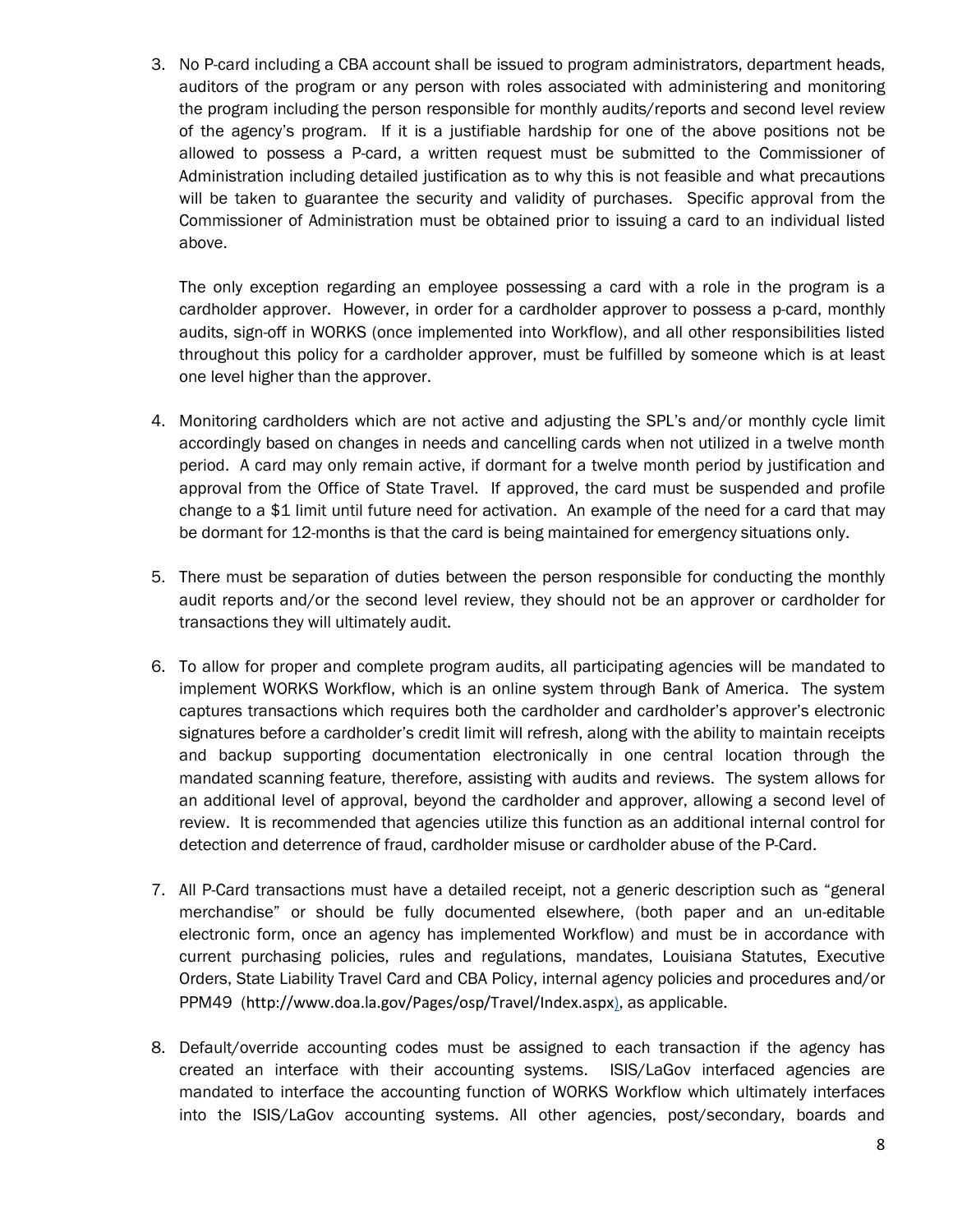commissions, which are non ISIS/LaGov interfaced agencies have the option to interface WORKS Workflow into their accounting system. Although the accounting function is not mandated for non ISIS/LaGov agencies it does not negate any other mandated requirements in WORKS Workflow.

9. Participating Agencies with internal auditors should include the activities of the LaCarte Purchase Card in the annual risk assessments that are conducted on the Agencies. If the activities of the purchase card programs are deemed to be high risk, the internal auditors should address this area of high risk like others identified within an Agency in developing their annual audit plans and work schedules. Copies of all completed audits should be provided to the Office of State Travel.

Agencies who do not have internal auditors and cannot comply with the above requirements must submit in writing to the Office of State Travel that they are unable to meet this requirement including the date of the last legislative audit or external audit of the agency's card program. Copies of all completed audits should be provided to the Office of State Travel.

#### COMPLIANCE WITH LAWS AND POLICIES

Establishes written internal procedures to ensure compliance with all current purchasing policies, rules and regulations, mandates, Louisiana Statutes, Executive Orders, State Liability Travel Card and CBA Policy, internal agency policies and procedures and/or PPM49 as applicable.

- 1. Develops written procedures for requesting exemptions to the State policy requirements using the Exemption Request For[m http://www.doa.la.gov/osp/Travel/forms/DOApcardExceptionRequest.pdf](http://www.doa.la.gov/osp/Travel/forms/DOApcardExceptionRequest.pdf)
- 2. Submits all request for exceptions to the Statewide Purchasing Card Policy to the Statewide Purchasing Card Program Administrator.

### **TRAINING**

- 1. Develop training specific to the agency's internal policy and procedures for all cardholders, supervisors/approving officials.
- 2. Develop appropriate refresher internal agency training to be delivered annually.
- 3. Develop the agency's internal P-Card procedures in compliance with the principles of sound internal controls.
- 4. Ensure that that all card program personnel review notification of changes in State and internal policies and procedures, including official announcements from the Office of State Travel.
- 5. The agency Program Administrator shall document the date training was attended as well as maintain a signed roster of attendees.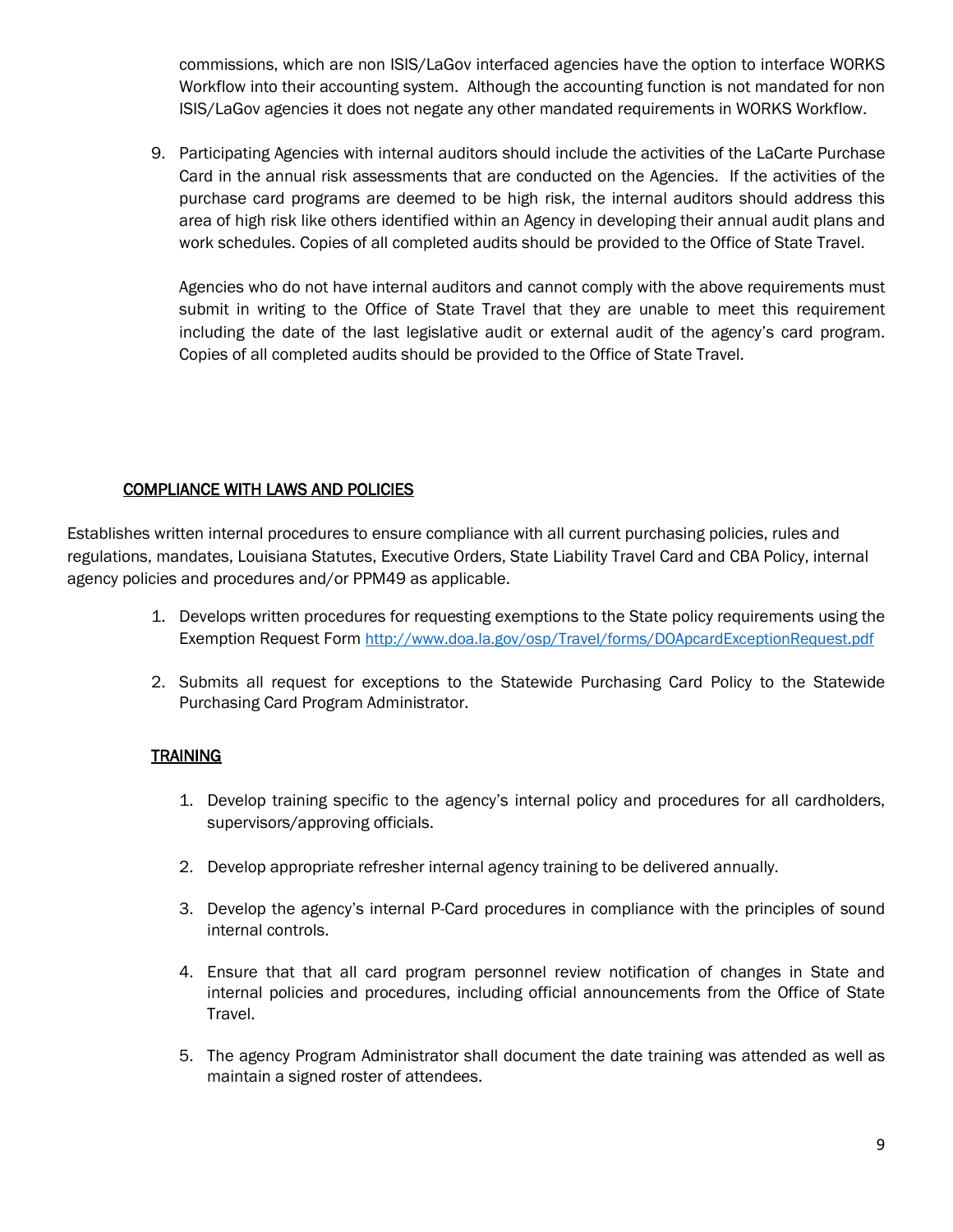### Replaces page 9 item 9 per email from Louisiana Office of State Travel dated June 28, 2018.

- 5. There must be separation of duties between the person responsible for conducting the monthly audit reports and/or the second level review, they should not be an approver or cardholder for transactions they will ultimately audit.
- 6. To allow for proper and complete program audits, all participating agencies will be mandated to implement WORKS Workflow, which is an online system through Bank of America. The system captures transactions which requires both the cardholder and cardholder's approver's electronic signatures before a cardholder's credit limit will refresh, along with the ability to maintain receipts and backup supporting documentation electronically in one central location through the mandated scanning feature, therefore, assisting with audits and reviews. The system allows for an additional level of approval, beyond the cardholder and approver, allowing a second level of review. It is recommended that agencies utilize this function as an additional internal control for detection and deterrence of fraud, cardholder misuse or cardholder abuse of the P-Card.
- 7. All P-Card transactions must have a detailed receipt, not a generic description such as "general merchandise" or should be fully documented elsewhere, (both paper and an un-editable electronic form, once an agency has implemented Workflow) and must be in accordance with current purchasing policies, rules and regulations, mandates, Louisiana Statutes, Executive Orders, State Liability Travel Card and CBA Policy, internal agency policies and procedures and/or PPM49 (http://www.doa.la.gov/Pages/osp/Travel/Index.aspx), as applicable.
- 8. Default/override accounting codes must be assigned to each transaction if the agency has created an interface with their accounting systems. ISIS/LaGov interfaced agencies are mandated to interface the accounting function of WORKS Workflow which ultimately interfaces into the ISIS/LaGov accounting systems. All other agencies, post/secondary, boards and commissions, which are non ISIS/LaGov interfaced agencies have the option to interface WORKS Workflow into their accounting system. Although the accounting function is not mandated for non ISIS/LaGov agencies it does not negate any other mandated requirements in WORKS Workflow.
- 9. Participating Agencies with internal auditors should include the activities of the LaCarte Purchase Card in the annual risk assessments that are conducted on the Agencies. If the activities of the purchase card programs are deemed to be high risk, the internal auditors should address this area of high risk like others identified within an Agency in developing their annual audit plans and work schedules. Conducting an audit of the purchase card program no less than once every 3 years, however, is encouraged by the Office of State Travel.

Upon initiating an audit of the LaCarte Purchase Card activities, internal auditors should notify the Office of State Travel via email. In addition, once copies of all completed audits should be provided to the Office of State Travel.

Agencies who do not have internal auditors and cannot comply with the above requirements must submit in writing to the Office of State Travel that they are unable to meet this requirement including the date of the last legislative audit or external audit of the agency's card program. Copies of all completed audits should be provided to the Office of State Travel.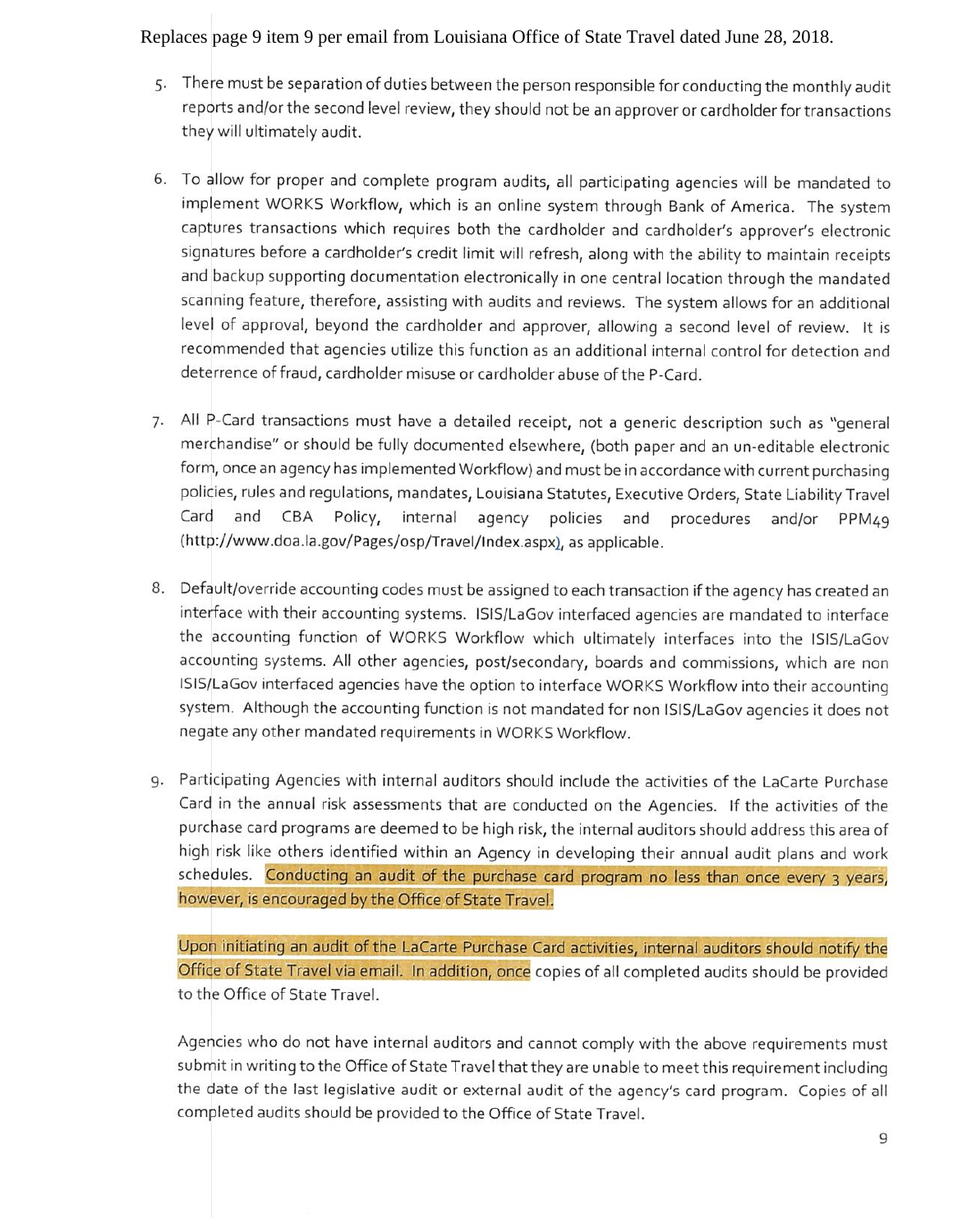6. Agency Program Administrators are responsible for maintaining on file proof of ongoing training records including agency's policies and procedures for all of their cardholders and approvers as well as the sufficiently documented internal controls and other measures (i.e. audits) to prevent and/or detect misuse or abuse of the P-Card and other accounts.

#### INTERNAL CONTROLS

- 1. Maintain budgetary controls.
- 2. Determining allowable merchant category codes based on individual needs and the State's allowances.
- 3. Educate program participants on State and agency policy requirements, procedures and allowances.
- 4. Educate program participants on use of the card sales tax requirements.
- 5. Educate cardholders on process of reporting a card lost, stolen and/or any fraudulent activity.
- 6. Develop written procedures for ordering and canceling cards when lost or stolen or when a cardholder leaves employment including an exit interview. An exit interview should include a review by the cardholder and supervisor/approving official and/or program administrator of all current charges on the account, verifying that all necessary original supporting documents, original receipts and required signatures have been obtained. Receipts are attached to each transaction in WORKS and both the cardholder and approver have signed off on all transactions in WORKS once the agency has been implemented into WORKS Workflow. Cards should be returned to the agency program administrator to cancel and destroy.
- 7. Develop procedures for travel allowances in accordance with State Liability Travel Card and CBA Policy, if requested by the agency and approved by the Office of State Travel.
- 8. Develop a paper purchasing card log used to assist in reconciliation process to include if the agency has not been implemented into WORKS Workflow or has chosen not to utilize the electronic log.
- 9. Develop and include approval procedures within internal policy and procedures for handling transaction approvals during extended absences of the cardholder and/or the supervisor/approver, especially once the WORKS Workflow is implemented.
- 10. Establish procedures for reducing P-Card cardholders to \$1 limits or suspending the card during an extended absence and/or until the cardholder returns. This will protect the cardholder and the agency during their absence.
- 11. Establish and enforce personnel policies to discipline employees in the event of abuse, misuse or failure to comply with established guidelines. Develop written procedures for reporting and documenting actual and/or potential cardholder abuse or misuse. Ensure that the consequences, outlined in the agency's policy and procedures are executed and all program participants are aware of the consequences of certain actions involving the P-card Program.
- 12. Develop procedures to cover both P-Card and T-Card, if approved, for recovering unauthorized charges and/or overage of allowances as defined in PPM49. If abuse, whether accidental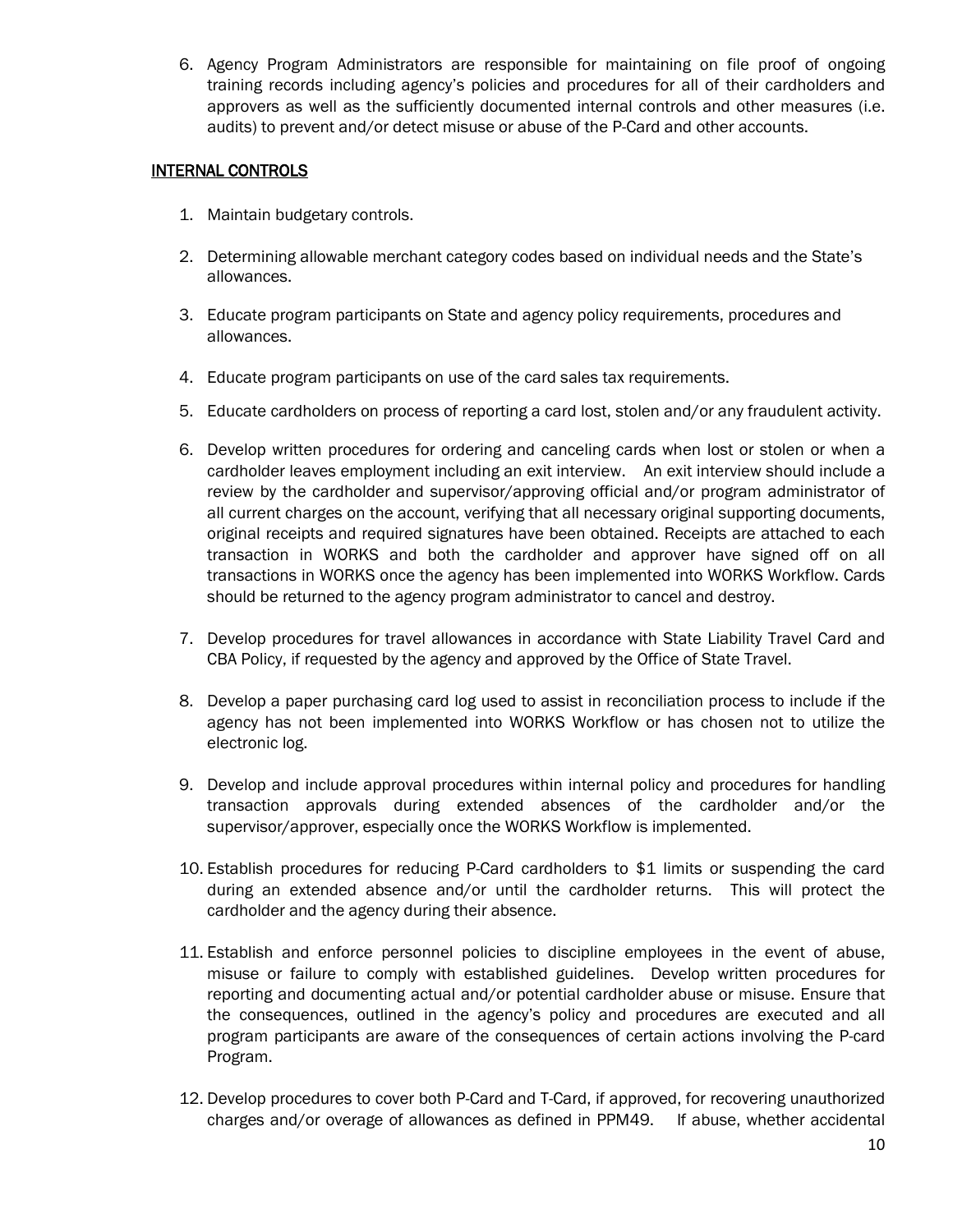for P-Card and T-Card such as travel incidentals, occurs more than twice, cancellation is strongly encouraged.

- 13. Develop procedures for state, city, parish tax reimbursement for unauthorized tax exempt purchases, including travel, if approval is requested and granted. Also See State Liability Travel Card and CBA Policy.
- 14. Maintain list of all agency cardholder's names and their approvers in a central location, not units, departments, sections, etc. with documentation showing notification to approvers of the cardholders they are responsible for approving.
- 15. Ensure that every cardholder's business email address matches the cardholder's name in WORKS. Another cardholder's email address or a personal email may not be used without prior approval from Commission of Administration.
- 16. Establish agency Corporate Business Accounts (CBA's) and determining proper accountholder/authorized user. The contract travel agency must be notified of accountholder/authorizer for each CBA account.
- 17. Annually, the program administrator, along with all cardholder approvers shall review cardholders, cardholder limits and ensure appropriate utilization. Documentation shall be maintained showing compliance with this requirement to include a list of all cardholders including a statement all were reviewed, signed and dated. Please note: The approver's agreement form cannot be substituted for this review, unless the agreement form is modified to add cardholder limits.
- 18. Develop procedures for online accounts, such as Amazon, PayPal, EBay, etc. These types of accounts, if necessary and allowed for use by an employee, must have a standalone business account or registration and must not be combined with an individual's personal account. By doing this, it allows the agency access to view the accounts online while verifying that all purchases were business related, email receipts were not altered and that all purchases are being delivered directly to the agency.
- 19. Ensure that transactions are audited monthly in accordance with the Audit Requirements, see Section VII.

### C. <u>DEPARTMENT HEAD</u>

The Department Head or President for Higher Education is responsible for all P-Card Activity of the Agency and that the program is in compliance with all requirements and will be responsible for designating the Agency P-Card Program Administrators. Any changes to the State Agency P-Card Program Administrators and/or Department Head or President for Higher Education shall be submitted to the State Program Administrator in writing immediately upon any changes, on the State Purchasing Card Program Administrator Change form <http://www.doa.la.gov/osp/Travel/lacartepcard/lacartecardadminr.pdf> and signed by the State Agency's Department Head or President for Higher Education. The completed form should be emailed, faxed or mailed to the State P-Card Program Administrator. The State P-Card Administrator will forward the changes to the Issuing Bank.

### D. AGENCY PROGRAM ADMINISTRATOR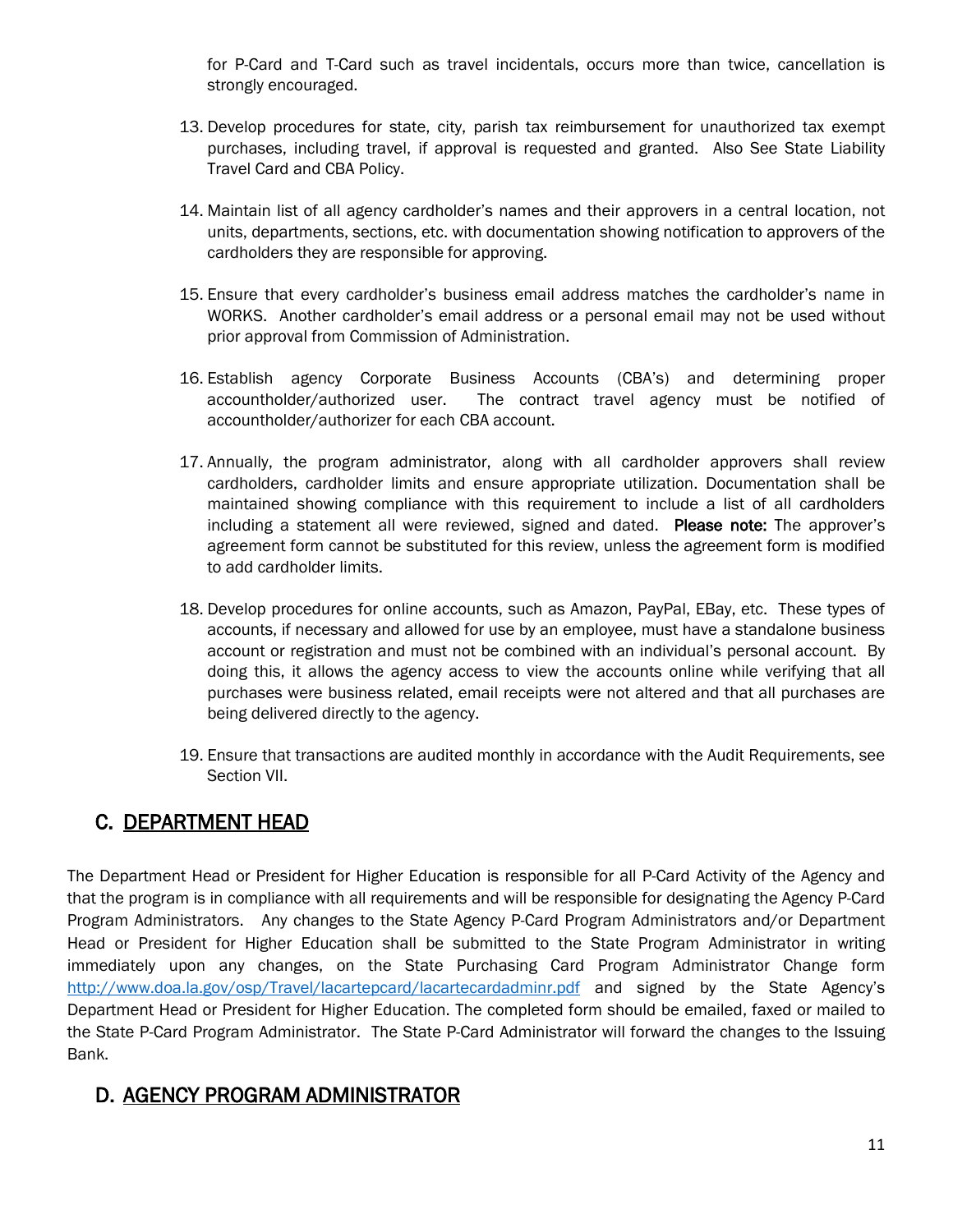The Agency Program Administrator serves as the main point-of-contact for all card program personnel and serves as a liaison between their Agency, the Office of State Travel and the issuing bank. The Agency's Program Administrators are responsible for coordinating, monitoring and overseeing the agency's Purchasing Card Program, ensuring that key controls are in place and are operating as designed. It is mandated that the agency have at a minimum of both a Primary and Secondary Program Administrator. Agencies unable to meet the requirement of both a primary and secondary Program Administrators must submit a request for approval from the Office of State Travel with justification as to why this requirement cannot be met. Any or all of the following administrative responsibilities may be delegated to another individual, however any person with any administrative roles may not possess a card.

The Agency Program Administrators or agency designee must fulfill responsibilities in the following areas:

#### PROGRAM MANAGEMENT

- 1. Keep informed of program updates distributed by the Office of State Travel, as they are sent as an email and posted to the Office of State Travel website [http://www.doa.la.gov/Pages/osp/Travel/Index.aspx.](http://www.doa.la.gov/Pages/osp/Travel/Index.aspx) Disseminating all information to the Department Head, cardholders, CBA accountholders/authorizers, approvers and any other agency personal as deemed appropriate.
- 2. Maintain the annual, original signed agreement form for the State of Louisiana Corporate Liability P-Card Program for all participants of the P-Card Program. A copy of the signed agreement along with the state and agency policies, or a link to all policies, current purchasing policies, rules and regulations, mandates, Louisiana Statutes, Executive Orders, State Liability Travel Card and CBA Policy, internal agency policies and procedures and/or PPM49 as applicable, shall be provided to the program participant.
- 3. Maintain copies of the annual online Leo Certification for all program participants.
- 4. Provide the State P-Card Program Administrator written notice immediately of any changes in status to the Agency P-Card Program Administrator.
- 5. Communicate all program and policy changes to all program participants
- 6. Collaborate with the agency's Department Head to develop and maintain the agency's Purchasing Card Policy and Procedures to address policy areas unique to the state agency or that are not covered by the Statewide Policy.
- 7. Review the Agency's P-Card procedures at least annually to ensure compliance with all purchasing policies, rules and regulations, statues, executive orders, mandates and PPM49 as applicable.
- 8. Work with management to identify job titles or positions that require a P-Card.
- 9. Develop internal procedures for requesting new cards and/or changes to existing cards (i.e. change in spending limits).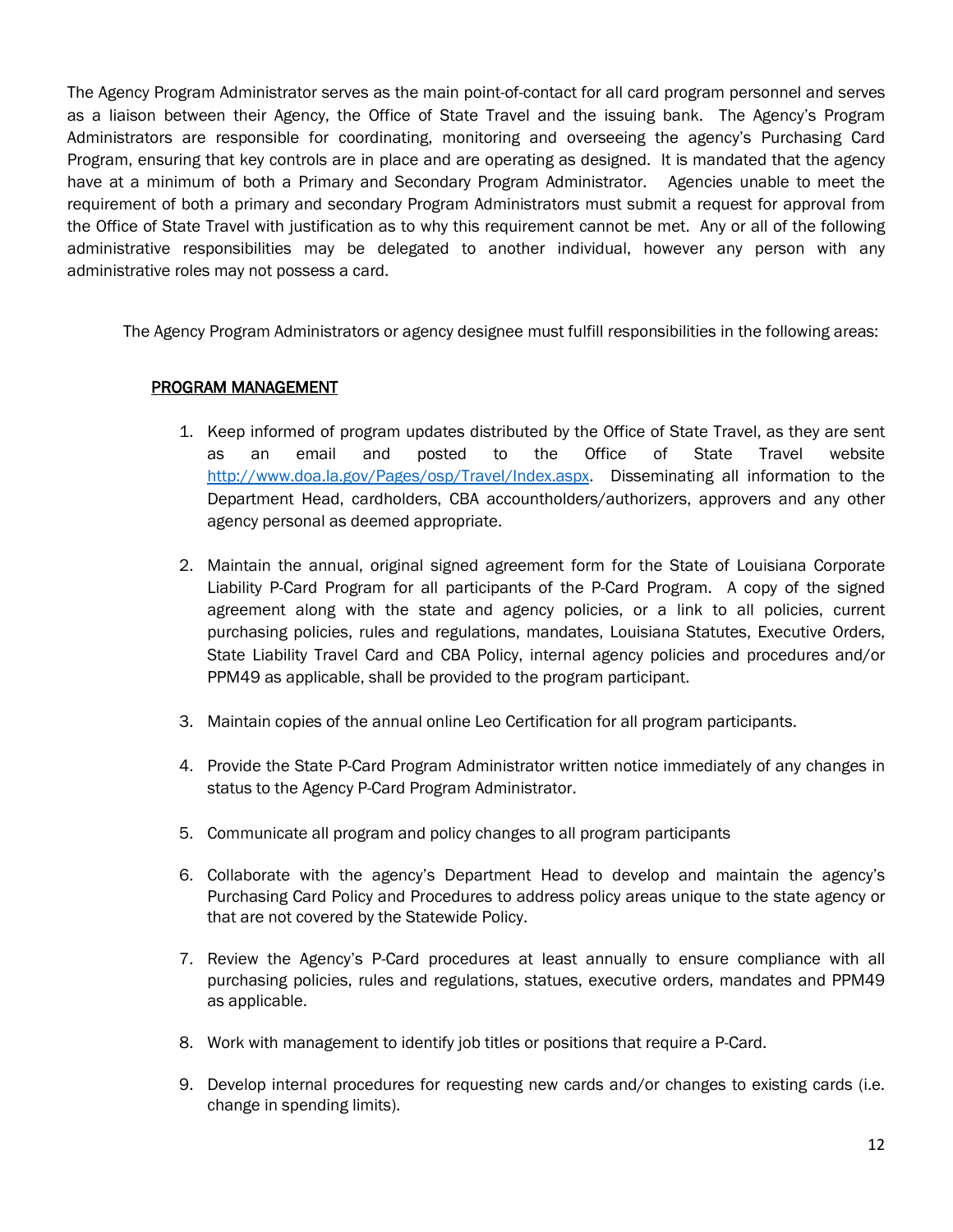- 10. Work with management to determine appropriate cardholder spending limits based on budget restrictions, job requirements, historical spending patterns, and overall procurement practices.
- 11. Monitor the issuance of cards, ensuring prompt reconciliation of periodic statements.
- 12. Along with the cardholder's supervisor/approving official evaluates cardholder spending limits against actual usage annually and terminate cards that show consistently low usage or have been dormant for one year.
- 13. Issue secure user ID's for each cardholder, approver, CBA administrator, accountant, auditors and agency program administrator in all WORKS applications once the online system is implemented.
- 14. Request cards, users in WORKS and performing any maintenance necessary for agency cardholders.
- 15. Ensure that all program participants' job title is listed in the Nickname Field in WORKS.
- 16. Terminate a cardholder's status as a cardholder and canceling P-Cards through WORKS.
- 17. Immediately inform the State P-Card Program Administrator of any misuse, abuse or fraudulent use of a P-Card.

### E. SUPERVISOR/APPROVER

The approver is the Agency employee who approves purchases made by the cardholder to which he or she is assigned. Approvers are limited to twenty cardholders and must be the immediate supervisor or the person most familiar with the cardholder's business needs that is at least one level higher than the cardholder. By approving each P-Card transaction, the approver exercises critical control by ensuring authorized and appropriate P-Card use and correct allocation of expenses in accordance with all purchasing policies, rules and regulations, statues, executive orders, mandates, policies and PPM49 as applicable. No cardholder may approve his or her own P-Card transactions. The cardholder shall never be the final approver of his own monthly P-Card log/online transactions.

#### The approver has the following responsibilities:

- 1. Obtain, review and understand the state and agency policies. Maintain knowledge of all applicable current purchasing policies, rules and regulations, mandates, Louisiana Statutes, Executive Orders, State Liability Travel Card and CBA Policy, internal agency policies and procedures and/or PPM49 as applicable on use of the P-Card. Keeping informed of program updates as sent from the agency program administrators or anyone else associated with the P-Card program.
- 2. Annually complete both the state and agency required training on policies and procedures and sign the Approver Agreement Form, with original documentation given to agency program administrator and a copy kept on file with the approver.
- 3. Immediately report any fraud or misuse, whether actual, suspected or personal charges to the agency program administrator, as well as, agency head and other personnel/agencies as required. The approver will participate in any disciplinary actions which may be deemed appropriate, if necessary.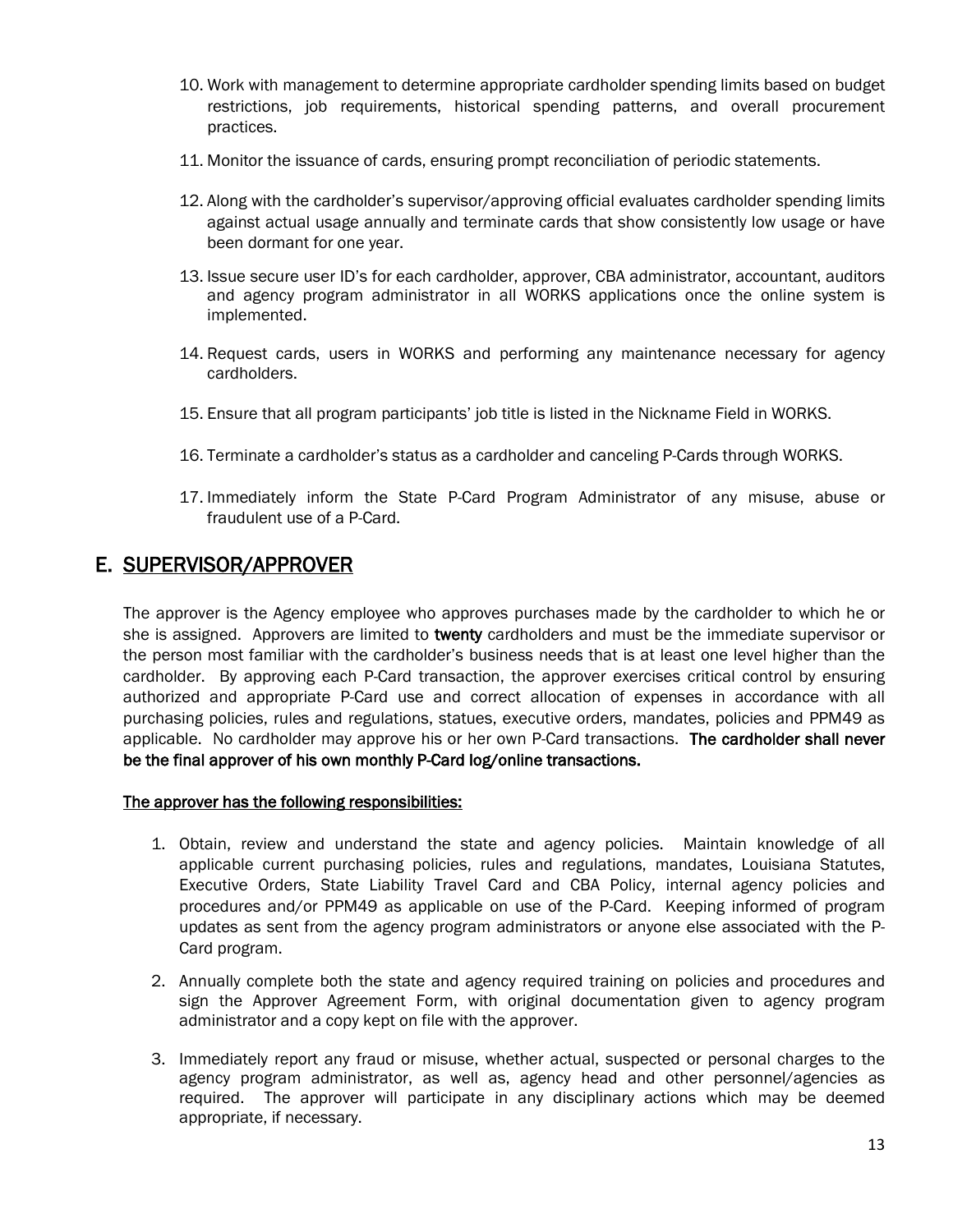- 4. Notify an agency program administrator, immediately, upon separation, change in department/section or during extended leave for the approver and any cardholders in which you are the approver.
- 5. Along with the Program Administrator complete an exit review, with the cardholder, of the cardholder's transactions, supporting documentation and receipts, as well as, obtaining necessary signatures prior to departure including uploading back up documentation and receipts and signing off on all transactions in WORKS.
- 6. Ensure that the P-Card is obtained from the employee upon separation or change in department/section and return card to agency program administrator. Ensure that agency program administrator makes necessary changes to cancel the card and to remove approver as the employee's approver and/or employee from the list of cardholders for which approver is responsible, once the cardholder has completed the exit interview.
- 7. Ensure that either approver or the cardholder notifies the agency program administrator if card is lost, stolen or has fraudulent charges. Ensure the cardholder immediately notifies the bank as well.
- 8. Ensure each transaction, to the best of approver's knowledge:
	- Has an appropriate business purpose, not for personal use, fits the cardholder's business needs.
	- Is in compliance with all current purchasing policies, rules and regulations, mandates, Louisiana Statutes, Executive Orders, State Liability Travel Card and CBA Policy, internal agency policies and procedures and/or PPM49 as applicable.
	- Includes an original receipt and complete supporting documentation, including a detailed line item description where generic descriptions is on receipts such as "general merchandise",.
	- Verify that receipt date, supporting documentation and documentation dates, along with the log dates, correspond with known business needs or trip allowances and dates, if applicable and travel has been approved.
	- All receipts and supporting documentation are scanned into WORKS Workflow, once implemented and tied to the appropriate transaction and reviewed against the original receipt and supporting documentation.
	- Is not a duplication of personal request and/or reimbursements, if for travel related expenses.
	- Does not include sales tax.
	- Has been coded properly for payments as outlined in the agency policy and procedures and as required in WORKS Workflow for ISIS and LaGov interface agencies.
	- All documentation correspond with the program cycle dates (which begin the  $6<sup>th</sup>$  of one month and ends the 5th of the following month).

NOTE: It is the Approver's responsibility to verify the validity of each transaction, and that complete original documentation exists to support each purchase, service and/or credit, verifying that the purchases are for official state business, by reviewing both the original documentation and the attached documentation to each transaction in WORKS workflow.

9. The immediate supervisor/approver must review the information and original documentation entered and scanned into Workflow, and submitted by the cardholder prior to signing off on the transaction in WORKS. If the information is not correct, the Supervisor/Approver should flag the transaction and electronically return it to the Cardholder for additional information and/or correction.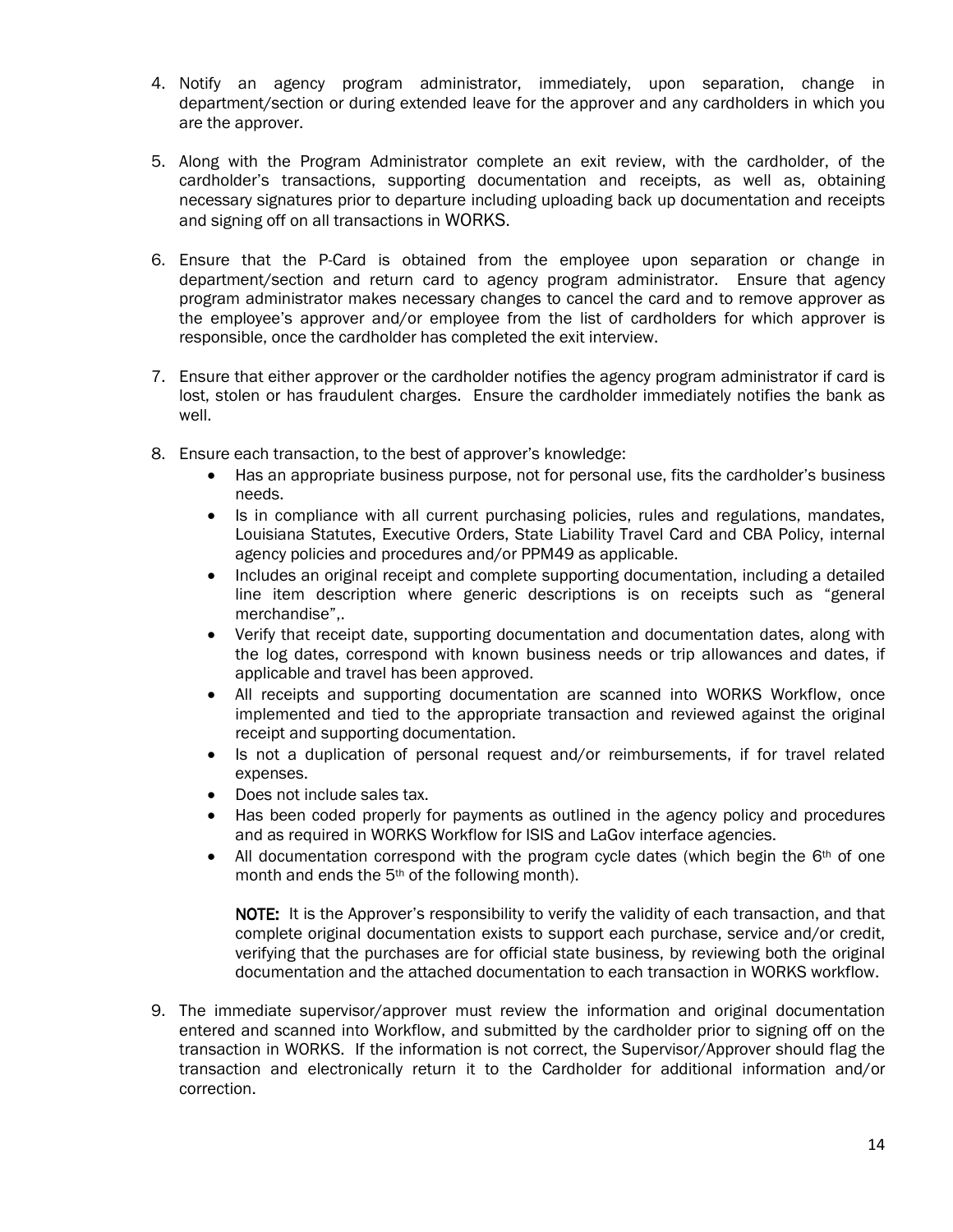10. All transactions must be approved in WORKS by the approver and not auto signed off. WORKS approver in WORKS must be the cardholder's supervisor that is at least one level higher and has a thorough knowledge of cardholder's job responsibilities and familiar with the business case and appropriate business needs for the cardholder's transactions in order to determine if purchases are job-related or otherwise authorized. A Supervisor/Approvers electronic approval certifies that the goods and/or services purchased are essential and necessary, appropriately budgeted for and are in compliance with all requirements herein.

NOTE: The immediate supervisor/approver must sign off on all transactions in WORKS before the cardholder's monthly credit limit will refresh. Approval by the approver certifies that the documentation is acceptable for each transaction that it was for official state business, that it is in compliance with appropriate rules and regulations, etc., as mentioned above and that it has been reviewed and is approved.

When transactions are made for the approver of a CBA account, the transactions must be 100% reviewed and signed off by a third level reviewer. The approver must sign off on the transaction in WORKS and he monthly billing statement, however the original monthly log and billing statement must also be signed by a the third level reviewer.

- 11. Ensure that a log, either electronic, once implemented into WORKS Workflow or on paper is completed by each cardholder. Both the log and original billing statement must be signed by both the approver and the cardholder. Both the cardholder and the approver must sign off electronically on every transaction in WORKS with no auto-sign off signatures before the WORKS Billing Cycle Log can be accepted as the signed log. Manual signatures are required on any electronic logs in which a transaction is missing either the cardholder or the approver's electronic signature. Electronic signatures are acceptable for the WORKS Workflow Billing Cycle Log only. Original Billing statements must be signed by both the cardholder and the approver, electronic or stamped signatures are not acceptable. The signed log or approved electronic log with electronic signatures of both the cardholder and the approver, signed original monthly statement, by both the cardholder and the approver, along with any findings and justifications, must then be forwarded to the agency's fiscal office for review and maintenance of the file.
- 12. Review, at a minimum annually, all cardholders which approver is designated as an approver along with profile limits to ensure appropriate utilization of the card and program intent. This will ensure that all cardholders limits, MCC Codes, etc., are working properly for the cardholder. If limits or codes are not allowing the cardholder to perform his duties, then the approver should contact the agency program administrator to make necessary adjustments.

Understand that failure to properly fulfill responsibilities as a P-card approver could result, at a minimum, in the following:

- Written counseling which would be placed in employee file for a minimum of 12 months.
- Consultation with agency program administrators, and possibly head of agency and internal audit section.
- Disciplinary actions, up to and including termination of employment.
- Legal actions, as allowed by the fullest extent of the law.

### F. CARDHOLDER AND CBA ACCOUNTHOLDER/AUTHORIZER

All cardholders and CBA accountholders/authorizers must keep informed of program updates as sent from the agency program administrators or anyone associated with the program. Cardholders must have an understanding of state current purchasing policies, rules and regulations, mandates, Louisiana Statutes,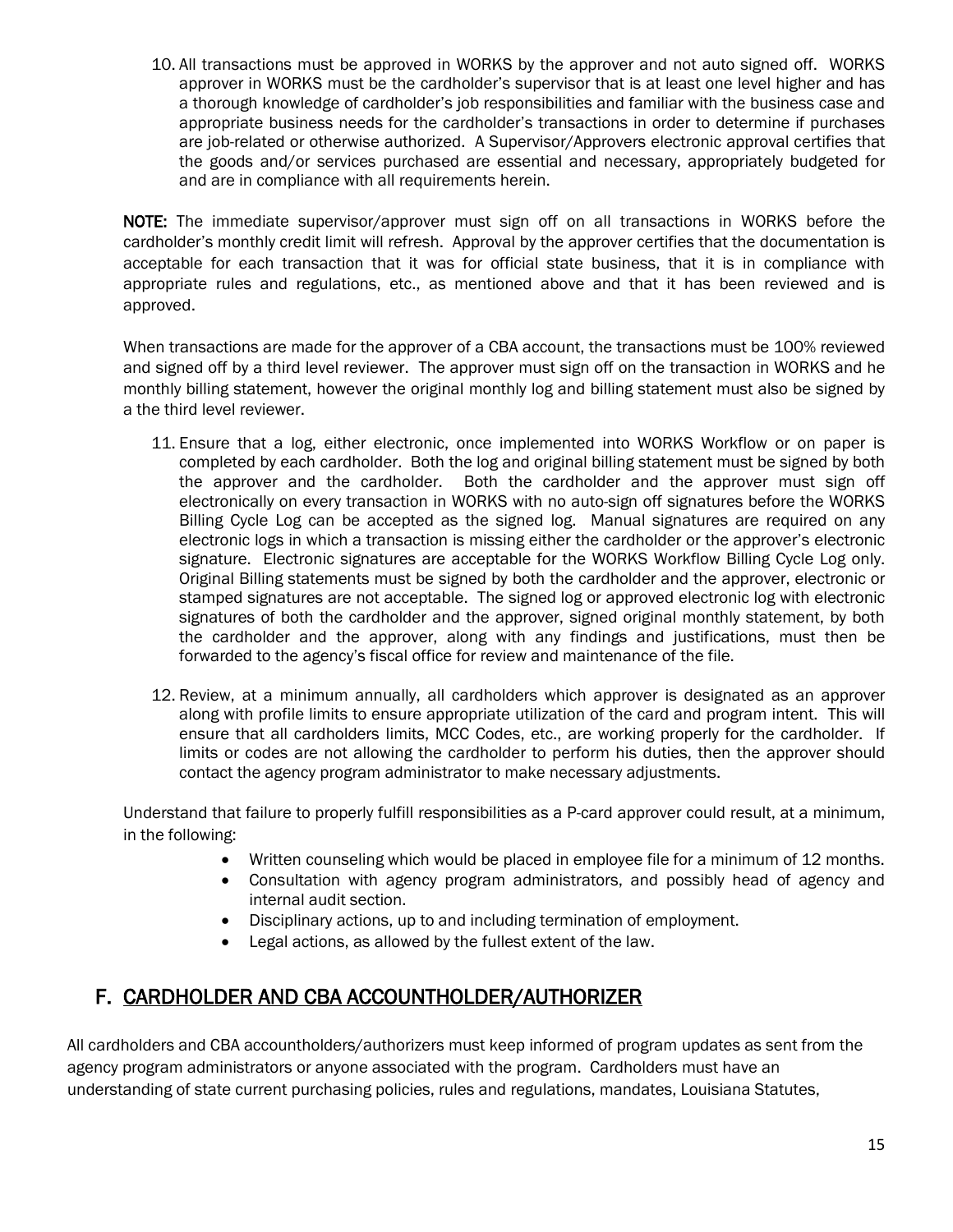Executive Orders, State Liability Travel Card and CBA Policy, internal agency policies and procedures and/or PPM49 as applicable on use of the P-Card.

Purchases should never be artificially divided to avoid the P-Card policy limits. Cardholders are prohibited from splitting a transaction between two or more transactions in order to circumvent the Single Purchasing Limit (SPL) imposed on the card regardless of the amount of the SPL. Section 6 of the current Small Purchase Executive Order reads "In absence of a good faith business basis, no purchase or procurement shall be artificially divided within a cost center or its equivalent, to avoid the competitive process or the solicitation of competitive sealed bids".

### CARD USAGE

- 1. Use P-Card for official state business only. No personal use. P-Card is limited to the person whose name is embossed on the card or the person assigned as the CBA accountholder/authorizer.
- 2. Annually complete all required state and agency training on policies and procedures and sign the Cardholder Agreement Form, with original documentation given to agency program administrator and a copy kept on file with the approver.
- 3. The Cardholder , CBA Accountholder/Authorizer is to never:
	- Loan to another person or use to pay for another person's expenses without prior approval from the Office of State Travel.
	- Give account number or pin number to any individual other than the merchant in which a purchase is being made.
	- Include the full P-Card account number in emails, faxes, reports, memos etc. If necessary use of the last four or eight digits are allowed. In the event that using the full account number is necessary to make hotel reservations, caution should be exercised by the agency to ensure that the full account number is used in a secure environment with a valid hotel or hotel booking website and never filed with the entire account number. Caution should be made to blackout the account number on all documentation prior to maintaining on file.
	- Send a copy of the P-Card if requested by a merchant. If this is required for payment, then the cardholder must use another form of payment other than the State Liability P-Card.
	- Use an individual P-Card for personal, non-business expenses for any reason.
	- Pay State sales taxes on purchases with this card, since it is a state liability. See Section VIII regarding sales taxes.
	- Use the P-Card to access or attempt to access cash under any circumstances.
	- Accept cash, gift cards or store credit in lieu of a credit to the P-Card account.
	- Purchase gift cards/gift certificates, without prior approval from the Office of State Travel, as they are considered cash and taxable.
	- Avoid procurement or payment procedures.
	- Purchase of alcohol, food, travel expenses or entertainment services without obtaining prior written permission from the Office of State Travel. If requested and approved, all travel expense transactions must be in accordance with the current State Liability Travel Card and CBA Policy and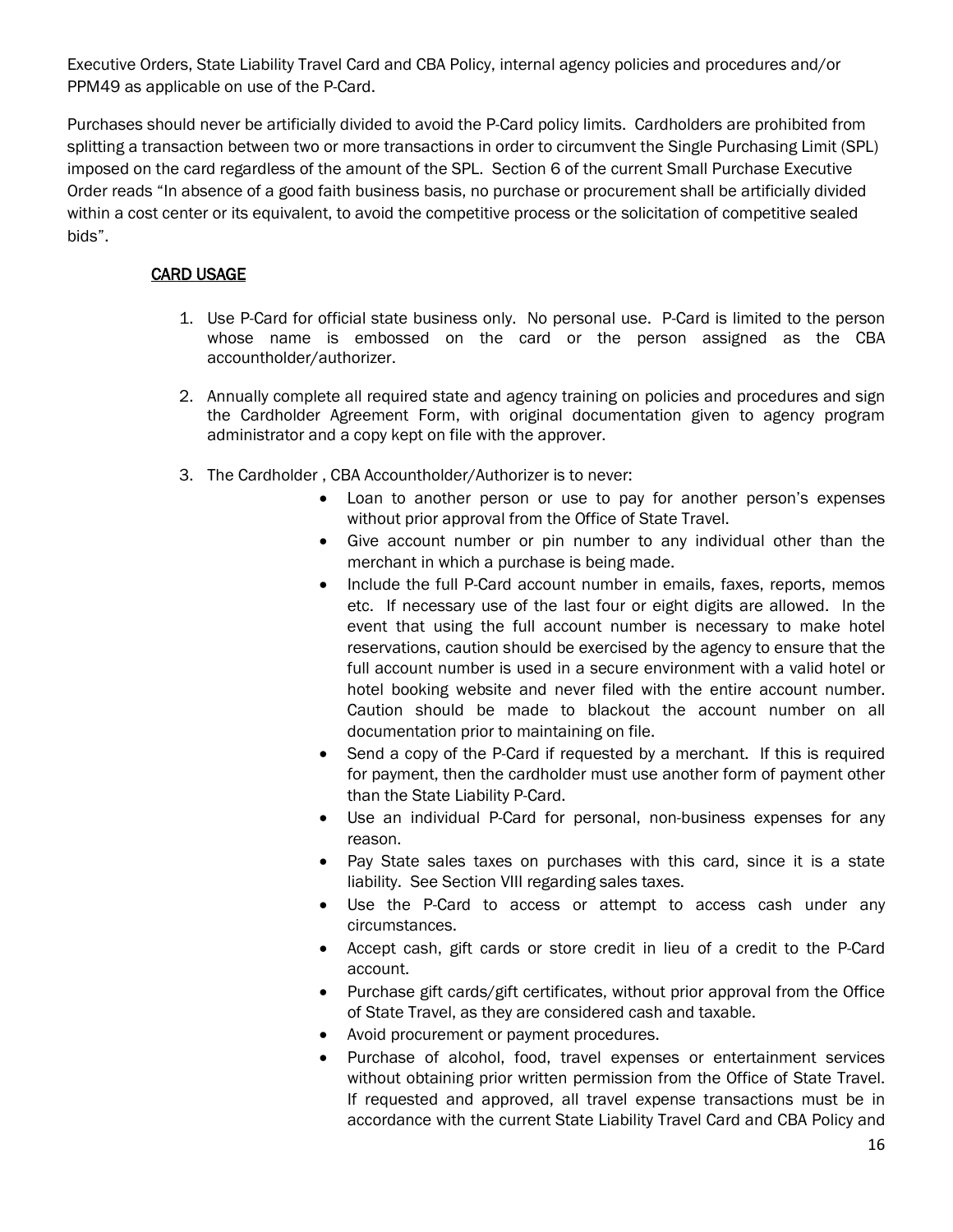current PPM49 guidelines. The only exceptions are vehicle rentals. See Section II.B.

- Fuel or vehicle maintenance if agency is part of the Fuel Card and Maintenance Program. However, in the event that the fuel program is not covered in a certain geographic area, then the P-Card may be used, and documentation of the transaction should be maintained indicating the reasons why a fuel card could not be used.
- NEVER MAKE A PAYMENT DIRECTLY TO THE BANK in the event that an unauthorized charge is placed on the individual's state corporate liability P-Card. Making a payment directly to the bank will cause the monthly statement billing file to be out of balance, and the agency will have to determine the cause. Ultimately, it will be determined that a personal payment was made. In order to avoid this situation, report any unauthorized charges to the agency's program administrator immediately, along with decision on how the funds will be reimbursed back to the agency.
- 4. If approval has been granted for use for travel, cardholder must follow the State Liability Travel Card and CBA Policy for all travel transactions. It is the cardholder's responsibility to submit their required travel expense form and all required transaction documentation special approvals, etc., timely and in accordance with their agency's internal policy and procedures to help ensure it is paid timely by the State.
- 5. Notify the agency's program administrator if fraudulent charges are noticed, as the card may need to be cancelled and another card issued.
- 6. Notify the agency's program administrator if use of a card has changed and lower or higher limits are necessary.
- 7. Immediately report a lost or stolen card by calling Bank of America at 1-888-449-2273.
- 8. Agrees to complete an exit interview with supervisor/approver and return the P-Card immediately upon request or upon separation from the agency. Cardholder should discontinue use of the purchasing card immediately upon notification of separation. This will allow sufficient time for receipts to be submitted and for outstanding charges to be processed before leaving employment. Failure to do so may result in charges not being reconciled.
- 9. Notify the Program Administrator immediately when anticipating and/or prior to an extended leave of absence. Ensure that all transactions have been reconciled and signed by both the cardholder and cardholder's supervisor/approver. Ensure that the account has been suspended until the cardholder returns to work. Types of extended absences would include maternity leave, family medical leave, medical leave, military obligations, sabbaticals, etc.
- 10. Complete a monthly log, either paper or electronic. For Agencies implemented into WORKS Workflow, the Billing Cycle Log meets the requirements of the electronic log. The log and original monthly billing statements must be signed by the cardholder and approver. Use of the WORKS Billing Cycle Log for reconciliation eliminates the need for manual signatures on the log since the sign off in the system constitutes an electronic signature as long as it shows both the cardholder and approver signoff/date. Signature stamps are not permitted.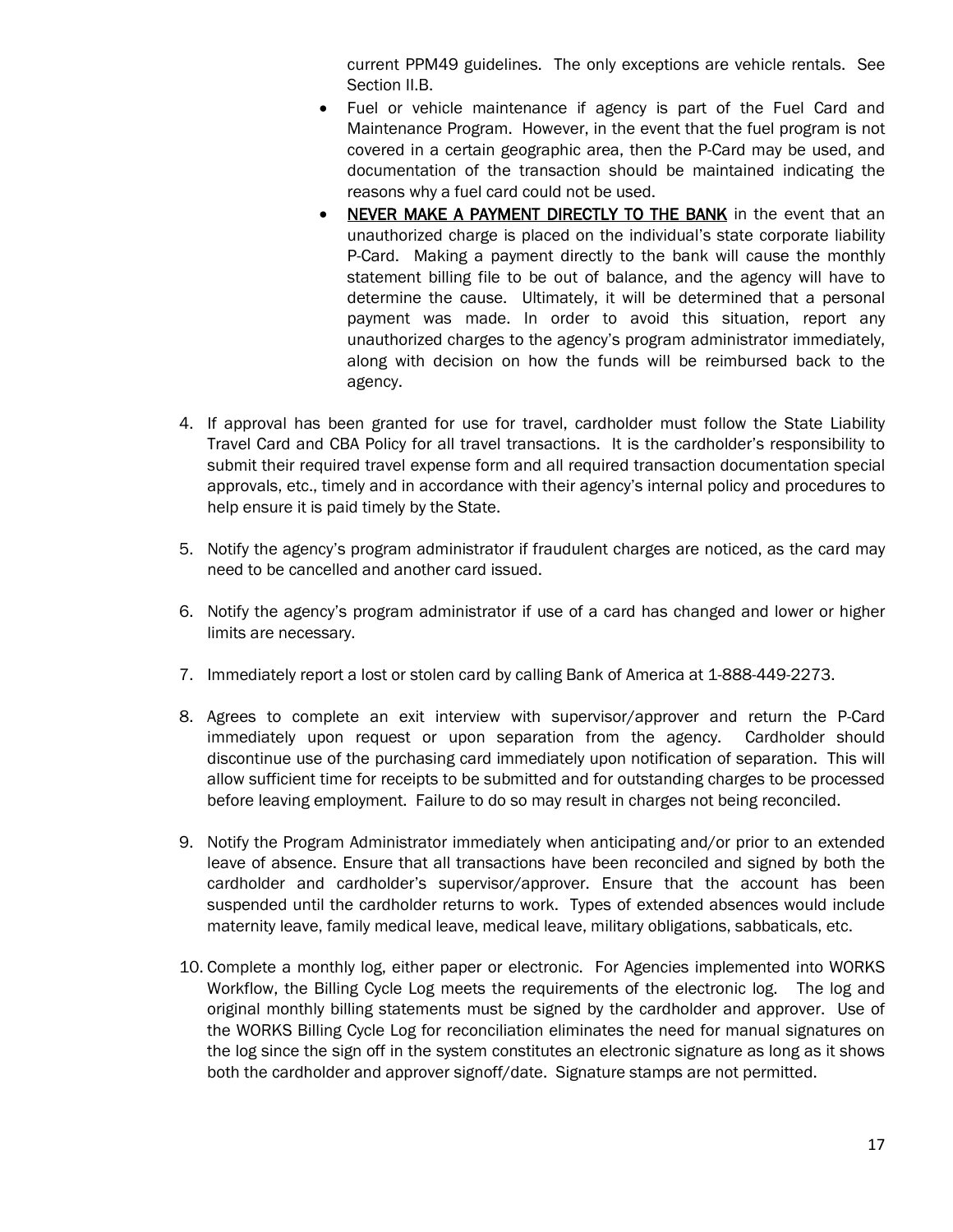Failure to comply with the above requirements may result in revocation of card privileges and/or disciplinary action.

### WORKS WORKFLOW

- 1. Cardholders must enter comments and/or line item descriptions for each transaction. This allows program administrators, auditors, and other third parties more oversight of transactions. Comments should include the purpose of the purchase, for whom the purchase was made, and other relevant information to allow outside parities to determine that the expense was business-related.
- 2. Cardholders must upload and attach a copy of the invoice or receipt and any other relevant documentation (e.g. email correspondence) to the applicable single transaction in WORKS Workflow and not one upload for multiple transactions. Attachments must meet the following requirements:
	- Be a PDF document
	- Be legible (e.g. not too dark, not too light)
	- Contain copies of all pages of invoices or other documents.
- 3. If applicable cardholder must add accounting codes to the GL segments.
- 4. Cardholder's must sign off on all transactions in WORKS before the monthly credit limit will refresh.

### G. STATE CORPORATE CARDLESS BUSINESS ACCOUNT (CBA)

The purpose of a CBA is to provide a tool for agencies to purchase airfare, conference registrations and assist with payment of high dollar travel expenses, as per current State Liability Travel Card and CBA Policy. Please realize that although other travel related charges are now allowed on the CBA account, the traveler should be aware that there is no plastic issued for a CBA to ensure that this will not impair his travel plans. Other types of purchases, such as utility bills and monthly recurring charges are allowable on the CBA with approval from the Office of State Travel.

CBA accountholders/authorizers are to follow all individual cardholder procedures, trainings and certifications, rules, regulations, guidelines, as outlined in this policy and the agency policy, including original documentation and forwarding signed log or approved electronic log, by both administrator and approver, signed original statement, by both administrator and approver, and supporting documentation to agency's fiscal office for review and file maintenance.

All CBA travel transactions must be in accordance with PPM49 guidelines,

[http://www.doa.la.gov/Pages/osp/Travel/Index.aspx,](http://www.doa.la.gov/Pages/osp/Travel/Index.aspx) State Liability Travel Card and CBA Policy, [http://www.doa.louisiana.gov/osp/travel/corptravcard/travcard-cbapolicy.pdf,](http://www.doa.louisiana.gov/osp/travel/corptravcard/travcard-cbapolicy.pdf) current purchasing policies, rules and regulations, mandates, Louisiana Statutes, Executive Orders, and internal agency policies and procedures as applicable.

> 1. Unless approval has been granted by the Office of State Travel to utilize the CBA for other type charges.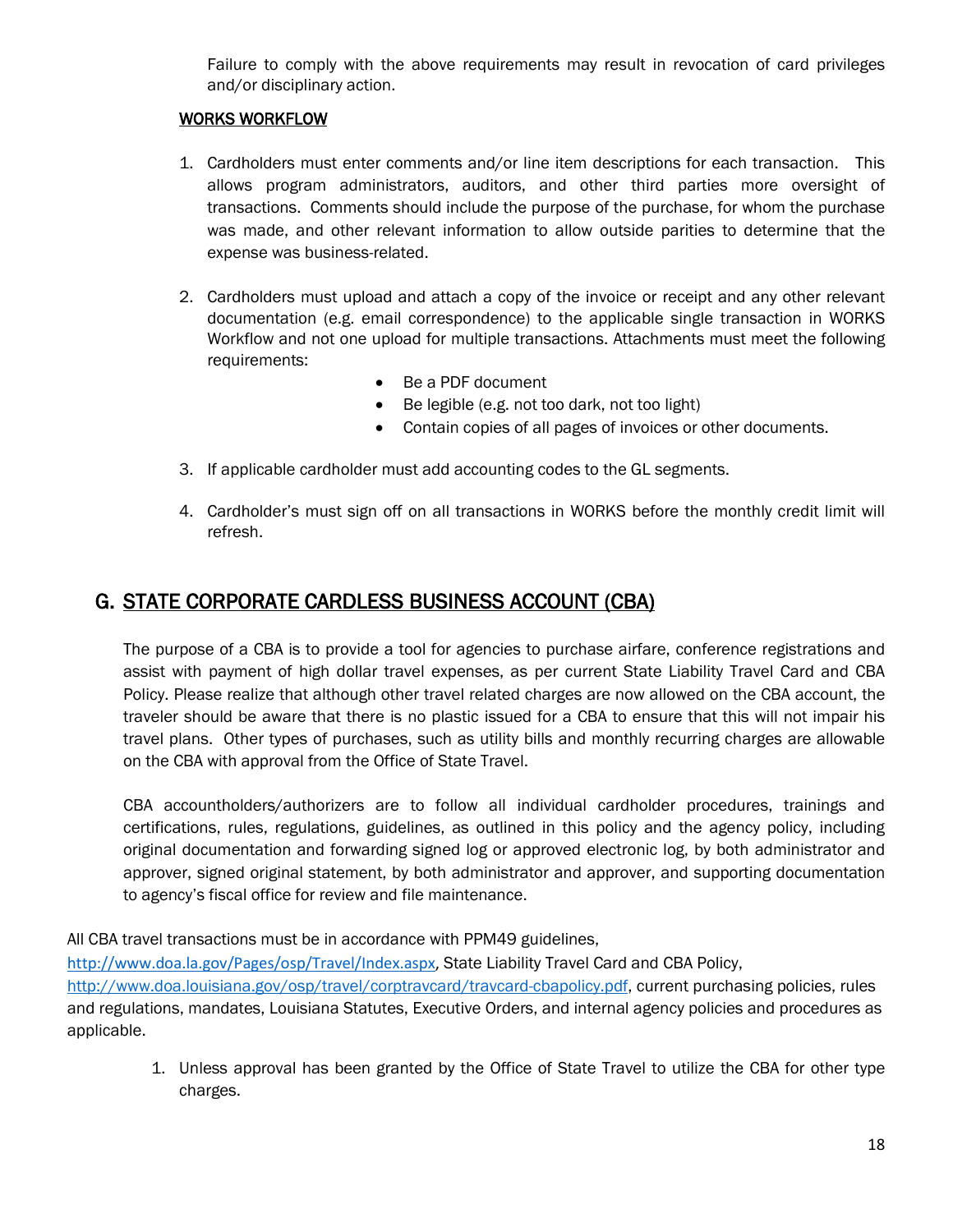- 2. The account(s) must be issued in the name of the agency and not an individual person (the accountholder/authorizer is identified in WORKS Workflow by their business email address). The agency must designate one individual identified as the accountholder/authorized to use the CBA account. Use of the account by any other person is considered misuse of the account(s), even if the purchase is for legitimate State business. The contract travel agency must be notified of accountholder/authorizer for each CBA account.
- 3. CBA account(s) shall have an overall card cycle limit as well as a STL determined by the agency. STL on CBA accounts ONLY are allowed for transactions over \$5,000 as determined by the agency since only non-competitive travel expenses are allowed. These limits should reflect the agency's travel patterns. Therefore, these limits must be judiciously established by the agency and adhered to accordingly. The agency Program Administrator may establish a new or additional CBA account through Bank of America's on-line system, WORKS.
- 4. CBA accounts do not allow issuance of a plastic card. These are referred to as ghost accounts. If it is determined that personal or other unauthorized charges are occurring on the CBA account, appropriate steps, up to and including dismissal, shall be taken to resolve the misuse/abuse of the account. See Section VI, Card Misuse.
- 5. The full CBA account number shall never be included in emails, fax, reports, memos, etc. If an account number is necessary, only the use of the last four or eight digits of the account number is allowed. In the event that using the full account number is necessary to make hotel reservations, caution should be exercised by the agency to ensure that the full account number is used in a secure environment with a valid hotel or hotel booking website and never filed with the entire account number. Caution should be made to blackout the account number in the documentation prior to maintaining on file.

Note: WORKS does not allow for the CBA accountholder/authorizer's name to populate in the accountholder signoff, it defaults to the name associated with the CBA account, therefore all electronic Billing Cycle Logs for all CBA accounts must be signed by both the cardholder and the supervisor/approver responsible for the CBA acknowledging that all transactions are for state business.

### H. DECLARED EMERGENCY

In the event of a State of Emergency declared by the Governor declares a state of emergency, the P-Card may be changed to allow higher limits and opening of certain MCC codes for essential employees who are cardholders that would be active during an emergency situation and not all cardholders. An emergency profile must be created in WORKS which shall not exceed the following limits, without prior approval from Office of State Travel: SPL (single purchase limit) \$25,000, Travel and Rest MCC Groups may be removed if determined to be necessary for group accommodations however, the Cash MCC Group must remain attached to the profile at all times, as the use of cash is never allowed, even during emergency situations.

Higher limits do NOT eliminate the need to follow emergency procurement rules, policies, procedures, mandates and/or executive orders.

It is the Agency Program Administrator's responsibility to ensure that all cards are returned to their original profile once the emergency declaration has expired and/or when higher emergency limits are no longer necessary.

# III. SECURITY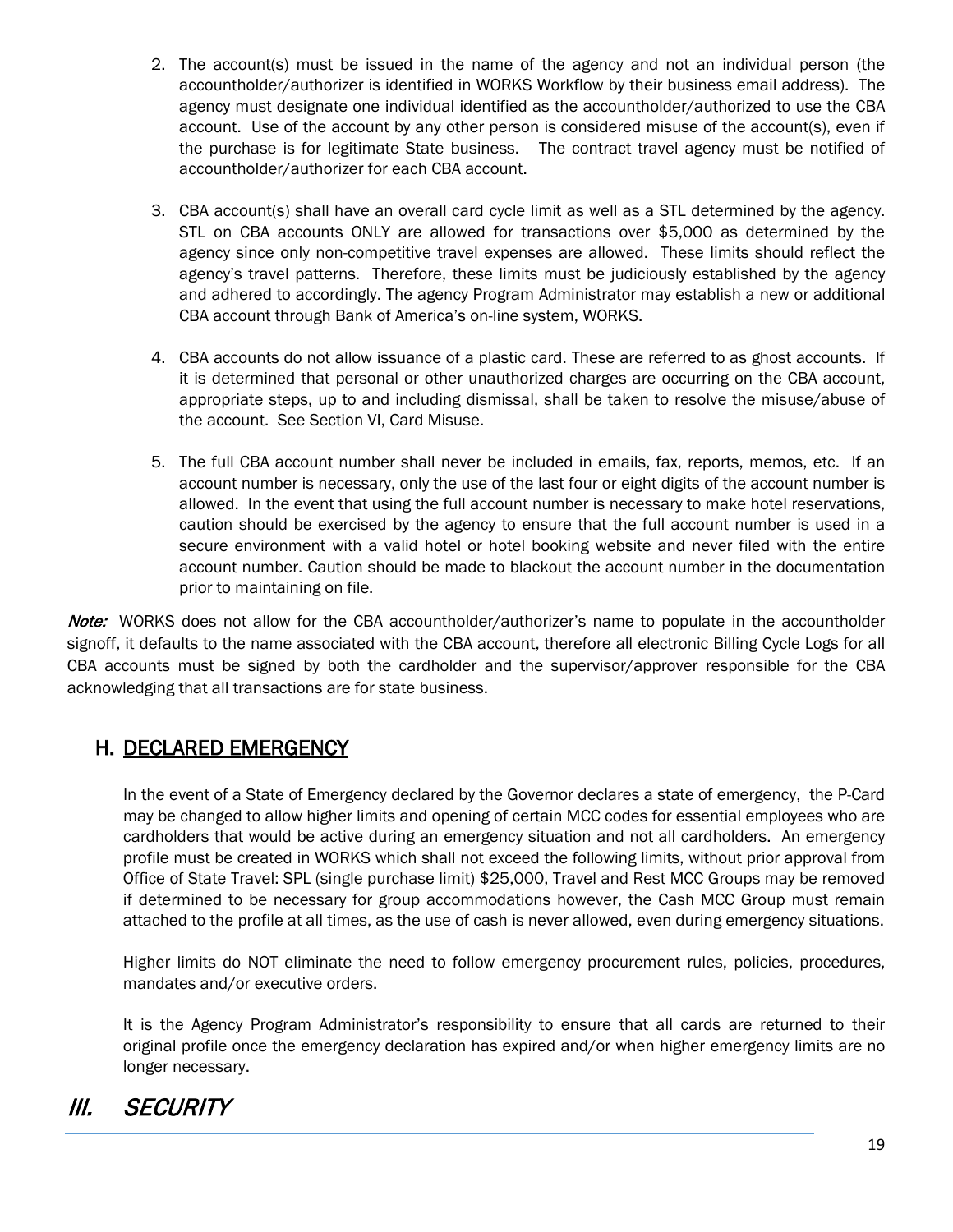Each cardholder, CBA administrator, agency program administrator, auditor, cardholder approver, or any other employee participating in the program, is responsible for the security of their card, WORKS user ID(s) and password(s), and therefore should:

- 1. Never allow someone else to possess their card.
- 2. Recognize that the P-Card is the property of the State of Louisiana and the cardholder is responsible for the physical security and control of the P-Card and its appropriate use.
- 3. P-Cards are issued in the employee's name and are not to be used by anyone other than the person identified on the card. When not in use, cards should be kept in a secure location accessible only by the cardholder. Cardholders are responsible for the security of the P-Card and the transactions made against them, as well as ensuring purchasing guidelines and internal controls are followed. The Cardholder is also responsible for maintaining the security of card data such as the account number, pin number, the expiration date, and the card verification value (CVV), the 3-digit security code located on the back of the card. Note: CBA's are issued in the Agency's name only with each account assigned to a single individual.
- 4. Never display the Card Account Number, WORKS and WORKS Workflow user ID and passwords around their work area.
- 5. Never give the Card Account Number, user IDs or passwords to someone else.
- 6. Never email the full account numbers or user ID numbers or passwords or store full account numbers in supporting documentation. In the event that using the full account number is necessary to make hotel reservations, caution should be exercised by the agency to ensure that the full account number is used in a secure environment with a valid hotel or hotel booking website and never filed with the entire account number. Caution should be made to blackout the account number when documentation prior to maintaining on file.
- 7. Secure assigned WORKS application User IDs. Never share User ID, password or pin number and/or leave work area while logged into the system or leave log-in information lying in an unsecure area.
- 8. Never share user IDs and passwords and/or leave work area while logged into the system or leave log-in information lying in an unsecure area.

# IV. DOCUMENTATION

Documentation must be adequate and sufficient to adhere to purchasing policies, rules and regulations, mandates, Louisiana Statutes, Executive Orders, State Liability Travel Card and CBA Policy, internal agency policies and procedures and/or PPM49 and for recording of expenditures in the state/agency accounting system as applicable. Once an agency has completed implementation of WORKS Workflow, the agency must ensure that all supporting documentation along with the original receipts are scanned and attached to each corresponding transaction.

It is the cardholder's responsibility to obtain itemized original receipts and any other documentation. Original documentation is required for all purchases and credits regardless of the order method. For items purchased over the counter, the cardholder should obtain the original customer receipt. When ordering by telephone, fax, or computer, the cardholder must obtain a packing list or similar document. For items such as registrations, where the vendor does not normally generate a receipt or packing slip, a copy of the ordering document may be used. Acceptable documentation must include a line description, with full description not a generic "general merchandise" description, and line item pricing for the purchase. Electronic receipts are allowed if they are uneditable and are maintained in compliance with the agency retention policy. For internet purchases, the print out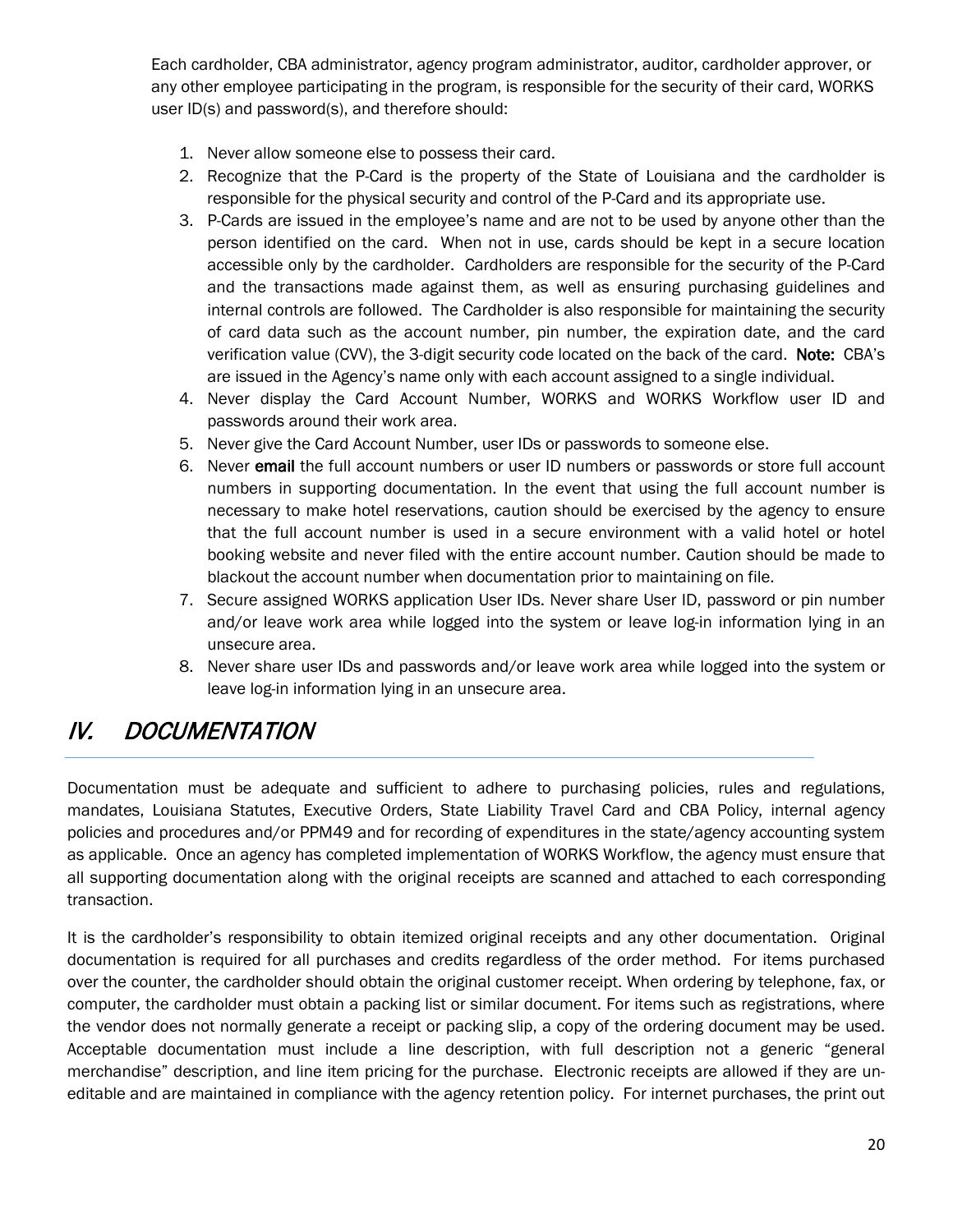of the order confirmation showing the details, or the printout of the order details, or the shipping document if it shows what was purchased, the quantity and the price paid suffice for the itemized receipts.

If a receipt is not furnished by the merchant (as may be the case with a phone or Internet order), documentation such as an order confirmation, packing slip, or invoice, etc. shall be obtained and shall contain an itemized and detailed description of the purchase. All receipts must give an itemized and detailed description of the purchase and must include at a minimum:

- 1. Merchant Name
- 2. Date of Purchase
- 3. Description (a receipt description, which only states "Miscellaneous", or "Merchandise", or only includes a vendor's stock or item number, is not acceptable).
- 4. Unit price and quantity
- 5. Transaction total

If a cardholder does not obtain an original receipt and a duplicate cannot be obtained, the cardholder should follow their agencies internal procedures related to the use of the Missing Receipt Form. Multiple uses of the form in a fiscal year should result in suspension of card privileges for a period of time determined by the agency.

All required original documentation ((both paper and in an un-editable electronic format, once Workflow has been implemented), special approvals, etc., must be submitted timely and in accordance with their agency's internal policy and procedures.

The immediate supervisor/approver must verify and ensure that the following controls are being met and that transactions are appropriate, accurate, have a business case and business need for the purchase, all receipt dates and other supporting documentation dates are applicable with known need or business travel, if applicable, and were approved. Documentation of approval must be accomplished by a signature on a paper P-Card log, and once agency has completed Workflow implementation, electronically online by signing off on the transaction.

- 1. Acceptable complete original documentation exists both paper and in an un-editable electronic format, once Workflow has been implemented, to support each purchase, service and/or credit, verify that purchases are for official state business, and complies with any current purchasing policies, rules and regulations, mandates, Louisiana Statutes, Executive Orders, State Liability Travel Card and CBA Policy, internal agency policies and procedures and/or PPM49 as applicable, as all must be followed during the use of the LaCarte Purchasing Card and this policy.
- 2. Confirm all supporting original documentation, including complete line item descriptions where generic descriptions is on receipts such as "general merchandise", the signed log or approved electronic log with electronic signatures of both the cardholder and the approver, no auto-sign offs and signed original monthly statement, by both the cardholder and the approver, along with any findings and justifications, must then be forwarded to the agency's fiscal office for review and maintenance of the file.

Cardholders must complete a transaction log monthly, either paper or electronic. Once WORKS Workflow has been implemented, a "Billing Cycle Purchase Log" is available as an un-editable, PDF formatted electronic log. All logs and original monthly billing statements must be signed by the cardholder and the approver. Use of the WORKS "Billing Cycle Log" eliminates the need for manual signatures on the log only, as long as every transaction has been signed off in WORKS by both the cardholder and the approver as the data generated at the time includes the most current signoff information with the date and time stamp of the approval. Paper logs as well as electronic logs missing any electronic signature and Monthly Billing Statement must be manually signed by both the cardholder and the approver, electronic or stamped signatures are not acceptable.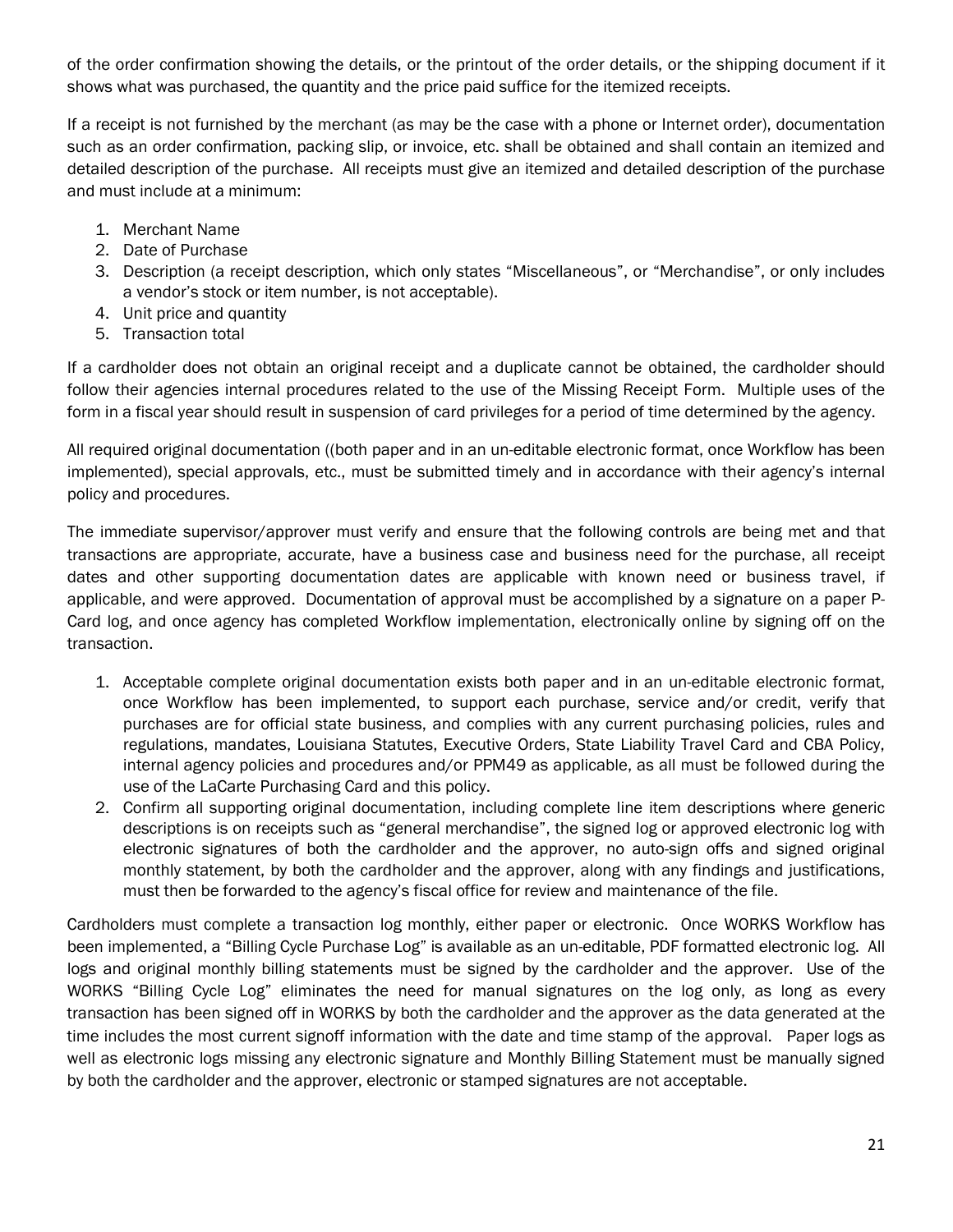All original receipts and original supporting documentation must be maintained in a central location, such as the agency's fiscal office, not units, departments, sections, etc., and maintained in one central location.

The agency cardholder approvers will forward all original supporting documentation along with original invoices, receipts and signed paper or approved electronic log, by both the cardholder and the approver, and the signed original statement, by both the cardholder and the approver, and any findings and justifications to the agency's fiscal office for review and maintenance of the files in accordance with record retention laws. This file must be centrally located in the agency's fiscal office, not units, departments, sections, etc., and will be subject to review by the Office of State Travel, the Louisiana Legislative Auditors Office and any other duly authorized auditor.

All system entries and scanned supporting documentation, when utilizing Workflow and electronic approvals are maintained electronically within the WORKS Workflow online system for up to 3 years. If an agency requires documentation retention for more than 3 years, it is the responsibility of the agency to obtain and archive the transaction data annually.

Failure to comply with the above requirements may result in revocation of card privileges and/or disciplinary action.

# V. CARD MISUSE

Cardholders, program users, or supervisors/approving officials, auditors or anyone associated with the program who knowingly, or through willful neglect, fail to comply with the requirements may be subject to suspension or termination of account privileges or other disciplinary action, up to and including termination of employment and criminal prosecution to the fullest extent of the law.

### A. FRAUD PURCHASES

Any use of the P-Card/CBA which is determined to be an intentional attempt to defraud the state for personal gain or for the personal is prohibited. An employee suspected of having misused the P‐Card/CBA with the intent to defraud the state will be subjected to an investigation. Should the investigation result in findings which show that the actions of the employee have caused impairment to state service, and should those findings be sufficient to support such action, the employee will be subject to disciplinary action. The nature of the disciplinary action will be at the discretion of the Agency's Appointing Authority and will be based on the investigation findings and the record of the employee. Any such investigation and ensuing action shall be reported to the Legislative Auditor, the Office of Inspector General and the Director of the Office of State Travel. Also, the agency's policy should state the specifics regarding repayment including actions taken, timeframe for repayment and consequences if repayment is not made in accordance with the agency's policy.

Any recognized or suspected misuse of the P‐Card Program should be immediately reported to the agency program administrator and may be anonymously, reported to the State of Louisiana Inspector General's Fraud and Abuse Hotline at 1‐866‐801‐2549 or for additional information one may visit [http://oig.louisiana.gov/index.cfm?md=pagebuilder&tmp=home&nid=3&pnid=0&pid=4&catid=0.](http://oig.louisiana.gov/index.cfm?md=pagebuilder&tmp=home&nid=3&pnid=0&pid=4&catid=0)

Cardholders and other program personnel are prohibited from using the P-Card and other accounts (e.g. CBA's) for the purchase of any goods or services not directly or indirectly related to official State of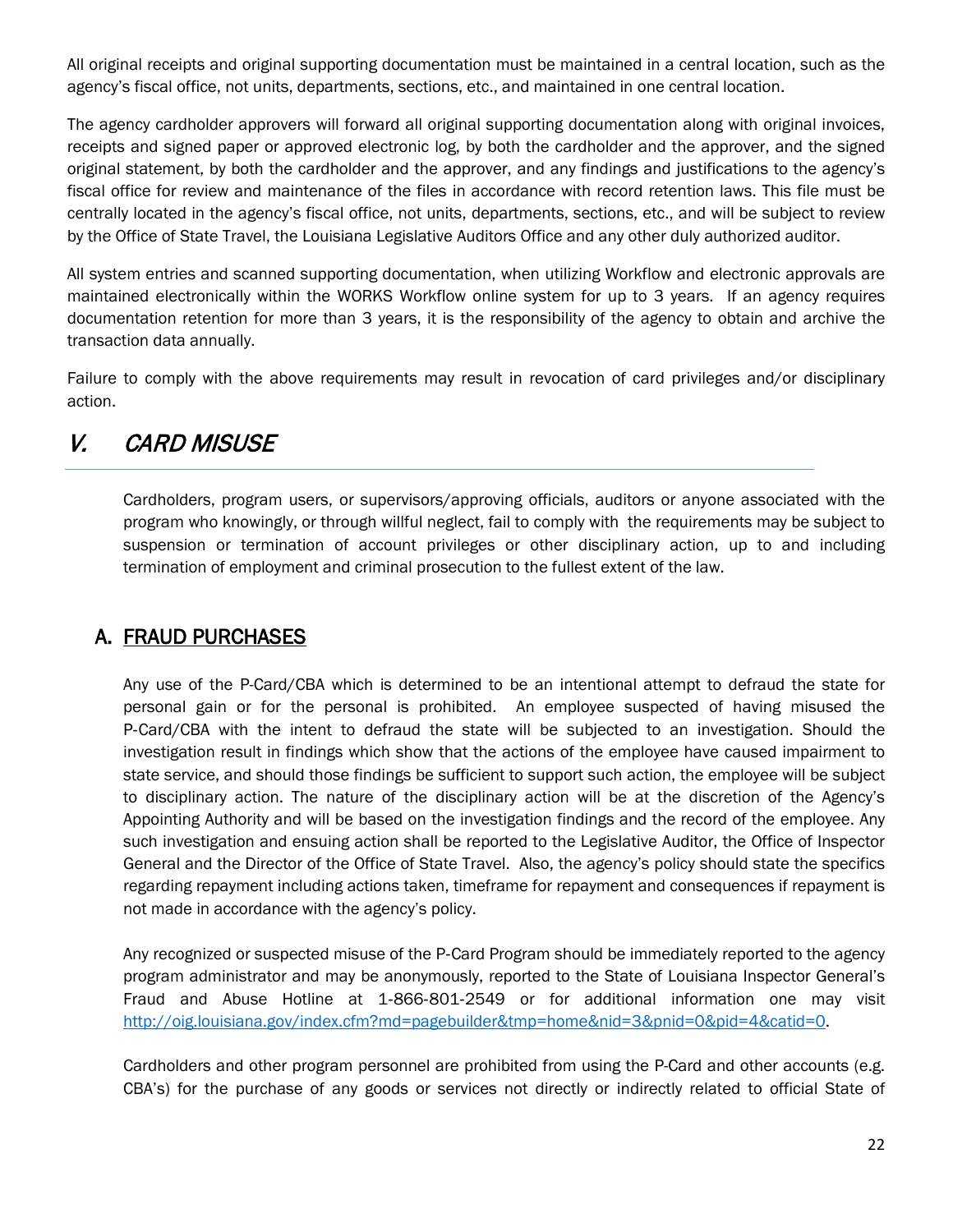Louisiana business. Intentional use of the card for personal purchases will result in disciplinary action, up to and including termination from State employment and criminal prosecution.

Supervisors or other approving officials who knowingly, or through willful neglect, approve personal or fraudulent purchases are subject to the same disciplinary actions as those making the purchase.

### B. NON-APPROVED PURCHASES

A purchase made by a State cardholder for which payment by the state is unapproved. A non-approved purchase differs from a fraud purchase in that it is an unintentional misuse of the P-Card/CBA with no intent to deceive the agency for personal gain or for the personal gain of others.

A non-approved purchase is generally the result of a miscommunication between a supervisor and the cardholder. A non-approved purchase could occur when the cardholder mistakenly uses the P-Card/CBA rather than a personal card.

When a non-approved purchase occurs, the cardholder should be counseled to use more care in handling of the P-Card/CBA. The counseling should be in writing and maintained in the employee's file for no longer than one year unless another incident occurs. The employee should be made to pay for the item purchased inappropriately. Should another incident of a non-approved purchase occur within a 12-month period, the Agency's Appointing Authority should consider revocation of the P-Card/CBA.

Consequences for either type of purchase mentioned above must be clearly documented in the agency policy and fully executed when applicable.

### C. MERCHANT FORCED TRANSACTIONS

- 1. Commercial cards are accepted by a variety of merchants that process transactions only if approved by the issuing bank thereby abiding by the card controls in place. Merchant transactions are processed using one of the 2 steps as follow: Merchants process transactions against card controls (MCC, limits, expiration date, etc.) and, if approved, receive an authorization number.
- 2. Merchants submit the transaction for payment from the bank,
	- In rare instances, merchants will circumvent the authorization process and only perform step 2. This means that the merchant didn't process the transaction against the card controls and therefore did not receive an authorization number.
	- If this happens, the merchant has forfeited all dispute rights and the transaction can be disputed and unless the merchant can provide a valid authorization number, the dispute will be resolved in the cardholders favor.

# VI. DISBUTES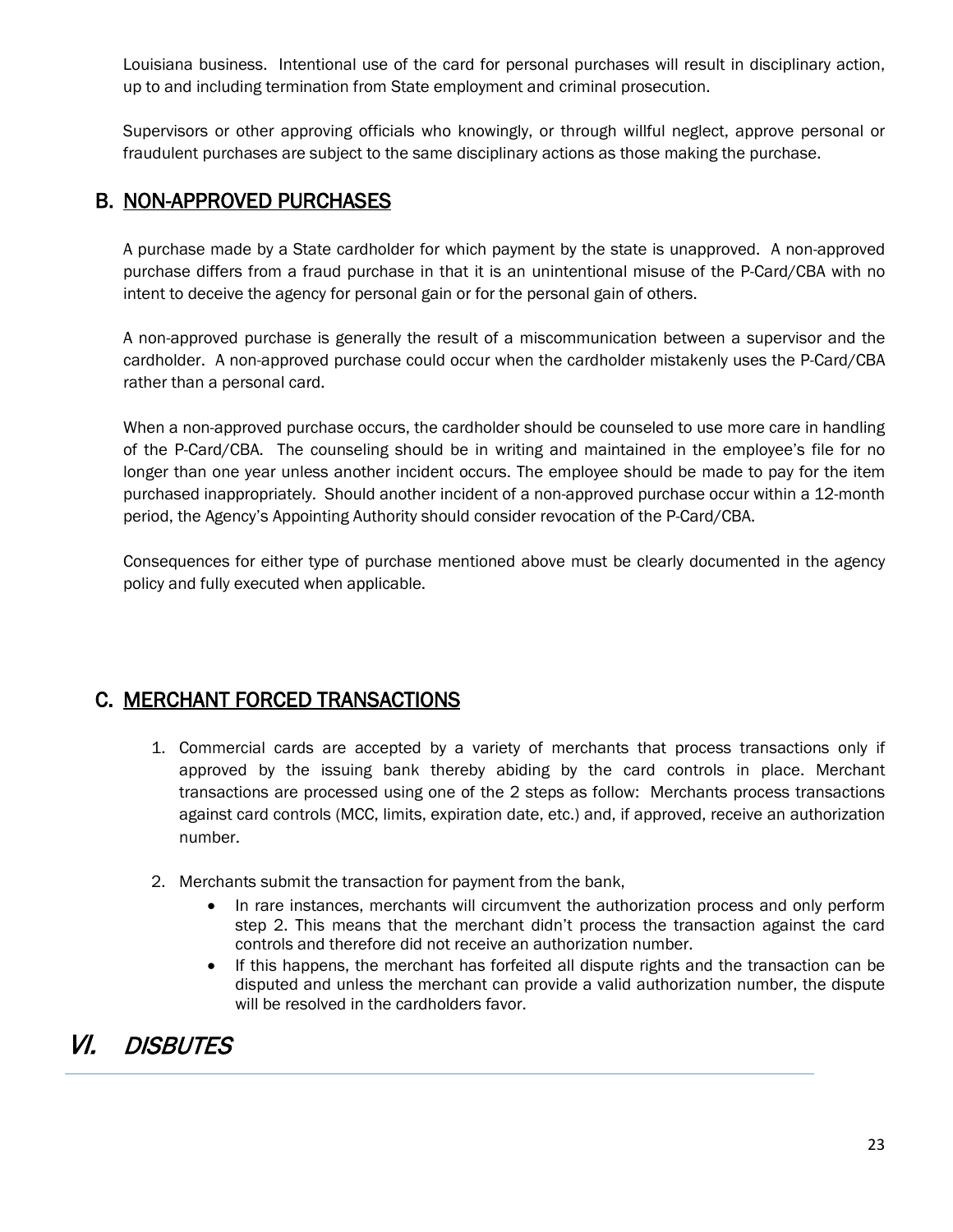In the event cardholder finds items on the monthly billing statement that do not correlate with retained receipts and supporting documentation, transactions not made by the cardholder, incorrect transaction amounts, or if there is an issue with service or quality, the cardholder's first recourse is to contact the merchant to try to the resolve problem.

If the merchant agrees an error has been made, they will credit the cardholder's account. The credit should appear on the next monthly billing statement. Cardholder should check the next statement for credit.

If the problem with the vendor is not resolved, the Statement of Disputed Item Form (Statement of Disputed Item Form may be obtained at [http://www.doa.la.gov/Pages/osp/Travel/forms.aspx\)](http://www.doa.la.gov/Pages/osp/Travel/forms.aspx) must be completed and mailed or faxed with required enclosure within 60 days from the billing close date (5th of each month) to:

Bank of America – Commercial Card Services Operation P O Box 53142 Phoenix, AZ 85072-3142 Phone: (800) 410-6465 Fax: (888) 678-6046

A copy of the dispute form should be sent to the Program Administrator.

The transaction will be paid; therefore, it is important for cardholder to mark purchasing documentation as "DISPUTED". Cardholder should retain a copy of the disputed documentation and verify receipt of the credit on future statements.

All disputes must be identified in writing within 60 days of the billing statement. Bank of America will then resolve disputes within 180 days.

Sales tax is not a disputable item. It is the responsibility of the cardholder to ensure that merchants are advised that the purchase is sales tax exempt and provide the tax exemption number.

# VII. SALES TAX

Cardholders are responsible for ensuring that merchants do not charge tax or provide a credit for inadvertent charges.

- 1. P-Card/CBA charges are a direct liability of the State; therefore, as a rule Louisiana State sales tax should never be charged on card purchases. The State of Louisiana tax exemption number is printed on the front of the P-Card.
- 2. It is the cardholder's responsibility to ensure that state tax is not charged. Cardholders must make every effort at the time of purchase to avoid being charged Louisiana State sales tax, if in-state sales taxes are charged, it is the cardholder's responsibility to get a credit issued to their card, or the cardholder should be made to reimburse the agency the total amount of the state taxes. Documentation of attempts to obtain credit for any State Sales Tax charged in error must be maintained with the documentation for the transaction where the tax was charged.
- 3. In the event state sales tax is charged and a credit is warranted, it will be the cardholder's responsibility to have the vendor-merchant (not Bank of America) issue a credit to the cardholder's account.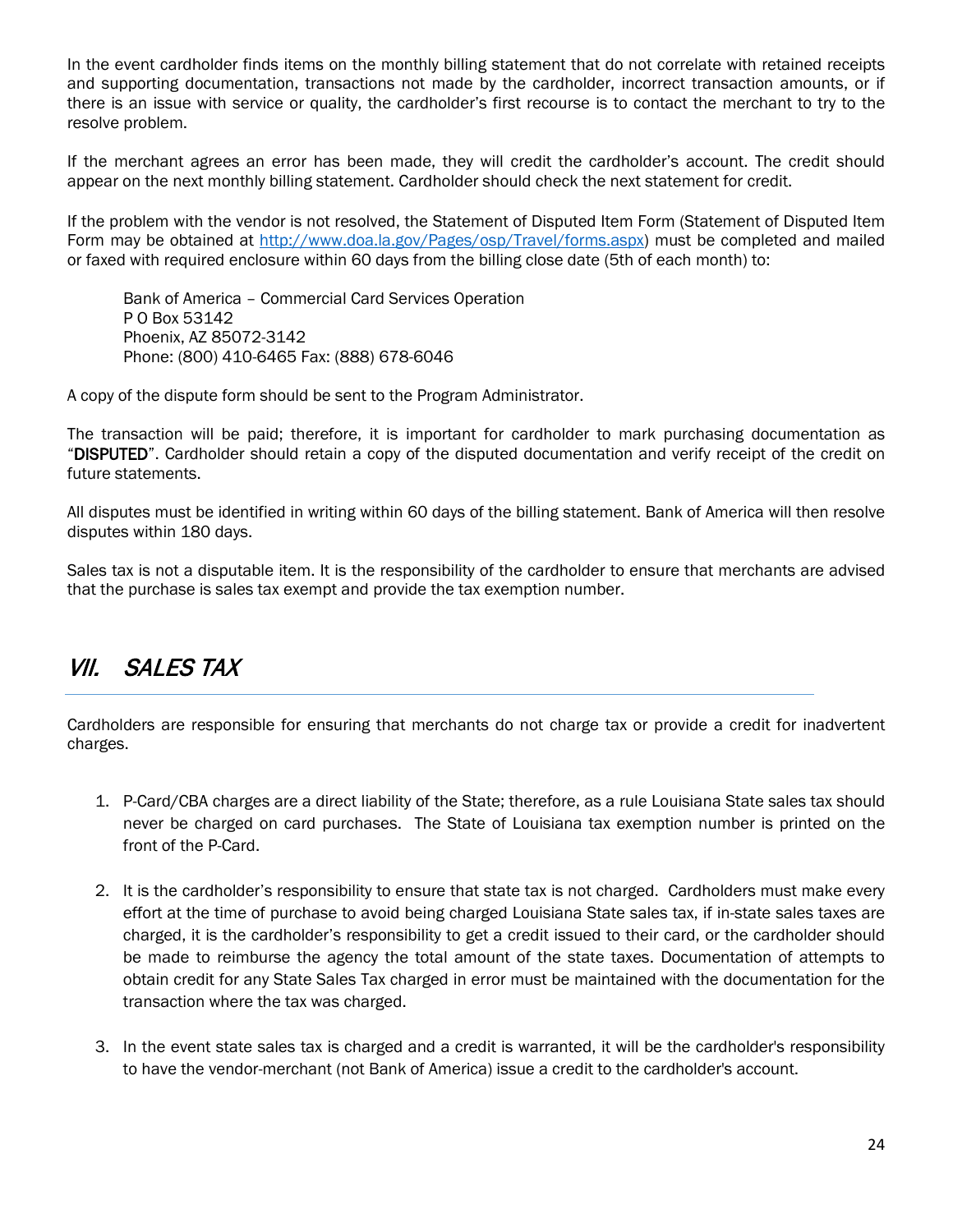4. See current State Liability Travel Card and CBA Policy Section III for state related travel exemptions. ( [http://www.doa.louisiana.gov/osp/travel/corptravcard/travcard-cbapolicy.pdf\)](http://www.doa.louisiana.gov/osp/travel/corptravcard/travcard-cbapolicy.pdf)

# VIII. AUDIT REQUIREMENTS

All transactions and original supporting documentation must be, at a minimum, randomly audited monthly, by a second party; either the agency's fiscal section or the agency program administrator. To maintain segregation of duties the program administrator or second reviewer(s) cannot be an approver and have the responsibility of auditing the monthly reports.

Agencies are responsible for performing post audits of cardholder transactions to monitor appropriate use while verifying that purchases are made in accordance with Corporate Liability "LaCarte" Purchasing and CBA Card Policy, all current purchasing policies, rules and regulations, mandates, Louisiana Statutes, Executive Orders, State Liability Travel Card and CBA Policy, internal agency policies and procedures and/or PPM49 The bank will provide reporting capabilities at no cost to each agency. Remember all transactions MUST have an original receipt. Once the agency has completed the implementation of Workflow the receipt and any supporting documentation must be uploaded electronically to WORKS and attached to the applicable transaction. Electronic copies must be unalterable and readily available to auditors when requested. The agency is responsible for securing and archiving transaction data as required by the business operations of the agency. If using WORKS Workflow, data is available electronically for up to 3 years. If using IntelliLink, data is only available for a 27 month rotating period. If an agency requires documentation retention more than stated above, it is the responsibility of the agency to obtain and archive the transaction data annually.

It is the agency's responsibility to not only review the data gathered, but to make certain that transactions are for a business purpose and have a legitimate business need for the cardholder. In the event that a transaction is being investigated, the cardholder must explain and justify the transaction being questioned. Based on the cardholder's explanation, the agency should address the situation accordingly. All backup documentation should be kept together whether printed, on a secured shared drive, flash drive or any other form to consolidate findings and responses in one central location as well as eliminate loss of information when an employee separates from the agency for any reason. All generated reports showing no transaction activity should be screened printed and kept with reports generating data.

LaCarte Purchasing Card Program Auditing Reports (Attachment A) contain a list of reports created for agencies to use for monthly audit requirements of this program through WORKS and Visa IntelliLink. Some reports are required to be generated and reviewed at least once a month, while others have been created and designed as added value to assist in policy compliance. Although all of the reports are not required monthly, agencies are strongly encouraged to determine which of the reports are of the most value to them and should consider rotating them, at a minimum every other month.

All documentation/findings/replies including printed copies of reports generating no data, resulting from the monthly audit of P-card transactions, are to be maintained in a central location at the agency, not units, departments, sections etc., and readily available for any internal or external audits that may occur. Reports in Attachment A are available through WORKS and VISA IntelliLink. Data is available in WORKS for at least 36 months, Visa IntelliLink is available for a 27 rotating month period. If an agency requires documentation retention for more than 27 months, it is the responsibility of the agency to obtain and archive the transaction data accordingly.

Monthly reviews and inquiries, requested from the Office of State Travel, Division of Administration auditors, etc., to agency program administrators, must be answered in the time specified in the request. Currently for monthly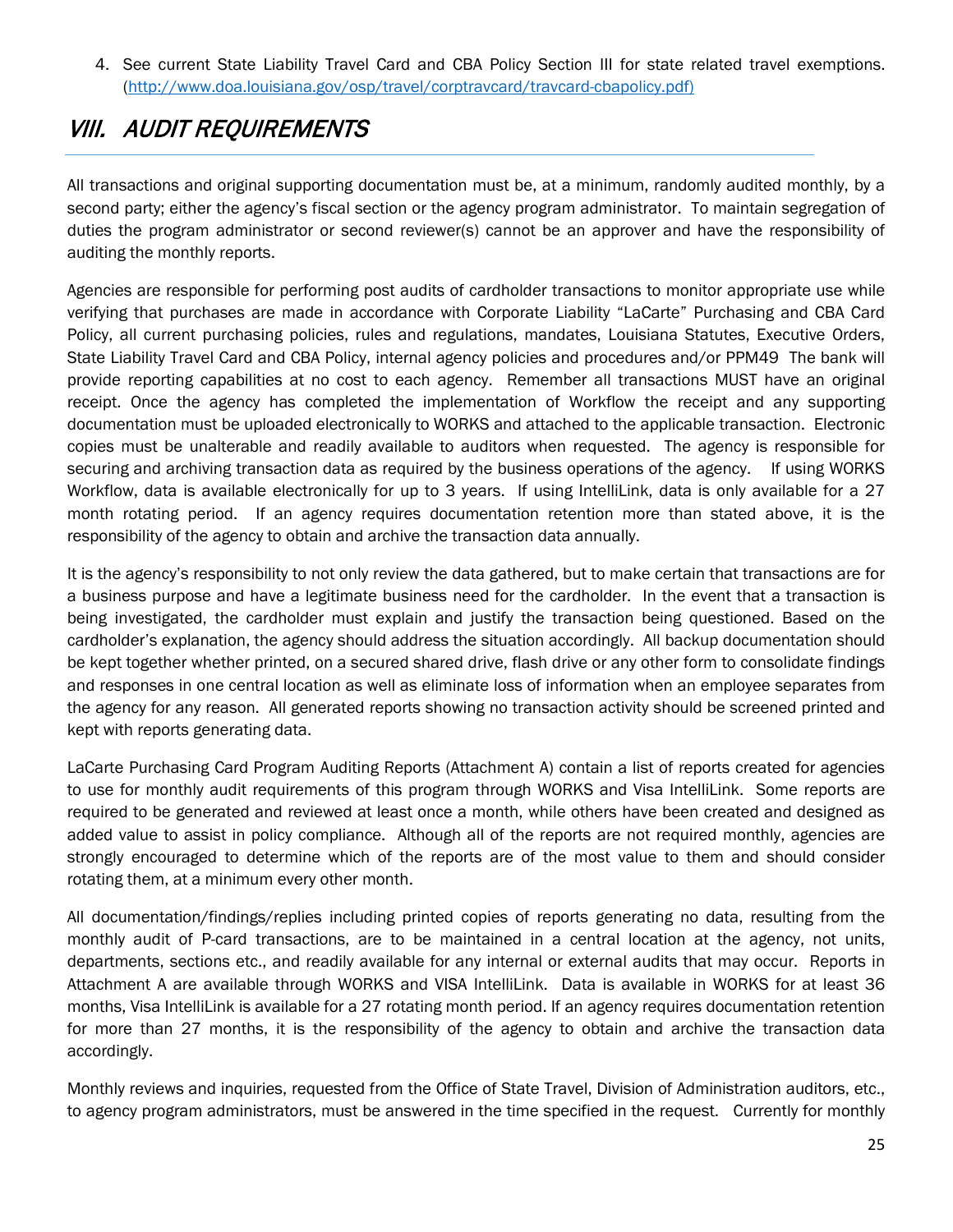reviews, at the minimum justification is required for each transaction, along with program administrator and agency verification that the transaction was for a business purpose and was in compliance with all state and agency card program policies, current purchasing policies, rules and regulations, mandates, Louisiana Statutes, Executive Orders, State Liability Travel Card and CBA Policy, internal agency policies and procedures and/or PPM49 Monthly certification that the above procedures have been conducted must be certified in certified in LEO, https://www.cfprd.doa.louisiana.gov/PCardCompliance/ by the 14<sup>th</sup> of the current month for the billing cycle ending 30 days prior. The certification will indicate that agency personnel administering the P-card program have generated the required reports, all requirements listed in the policy have been completed, and necessary findings have been investigated, documented and handled appropriately.

Once an agency has implemented WORKS Workflow, there are additional reports that can be created to give cardholder approvers, accountants, agency program administrators, auditors, and management information to monitor the compliance of their cardholders and staff. Data is available electronically within WORKS Workflow for up to 3 years. If an agency requires documentation retention for more than 3 years, it is the responsibility of the agency to obtain and archive the transaction data annually.

In addition, reports shall be used as a tool to assist the agency program administrator/agency with determining which cardholders may need a refresher training course, re-certification of the state's online training, counseling, cancellation of card, due to inaccuracies, etc., as well as, to determine possible changes to cardholder's limits, profiles, and MCC groups.

When WORKS Workflow implementation has been completed, a Billing Cycle Purchase Log report will be available electronically for print. It is an un-editable, PDF, formatted report. The WORKS Workflow system data is generated at the time of report request with the most current signoff information with the date and time stamp of the approval captured in the audit tracking along with all documentation which has been scanned to support Pcard transactions and tied to the appropriate transaction. Always ensure that the correct cycle period/dates are entered when printing the log report. Cycle dates for the program begin on the 6th of one month and ends on the 5th of the following month.

# IX. 1099 VENDORS

For this program, 1000 reporting responsibility is assumed by VISA

# X. RECONCILIATION AND COST DISTRIBUTION

Agencies are responsible for developing internal reconciliation procedures to ensure that agencies monthly statements are reconciled timely and any issues addressed immediately with Bank of America prior to the payment due date. Reconciliation procedures that ensure timely payment and/or allocation of transactions to the General Ledger, documenting as appropriate for reconciliation of transactions including the use of Works Workflow. (Note: ISIS and LaGov agencies are mandated to utilize the accounting function in WORKS)

1. Agencies that have already implemented WORKS Workflow cardholder/approver/accountant would enter accounting distribution information for fund/agency/organization number and object if required by their agency in the online Workflow system. Reporting category sub object and activity are optional. Agencies that have not implemented Workflow, may continue to use a paper log, pertinent accounting information may be recorded on the "P-Card Log" or recording information directly on the original receipt from the vendor for each purchase, service and/or credit made with P-Card/CBA. Agency policy will determine who provides this information and how it is transmitted to the accounting department. All original supporting documentation including original receipts must be scanned into Workflow, tied to the transaction with original documentation forwarded, including signed paper log or approved electronic log, by both the cardholder and approver; the signed original monthly statement, by both cardholder and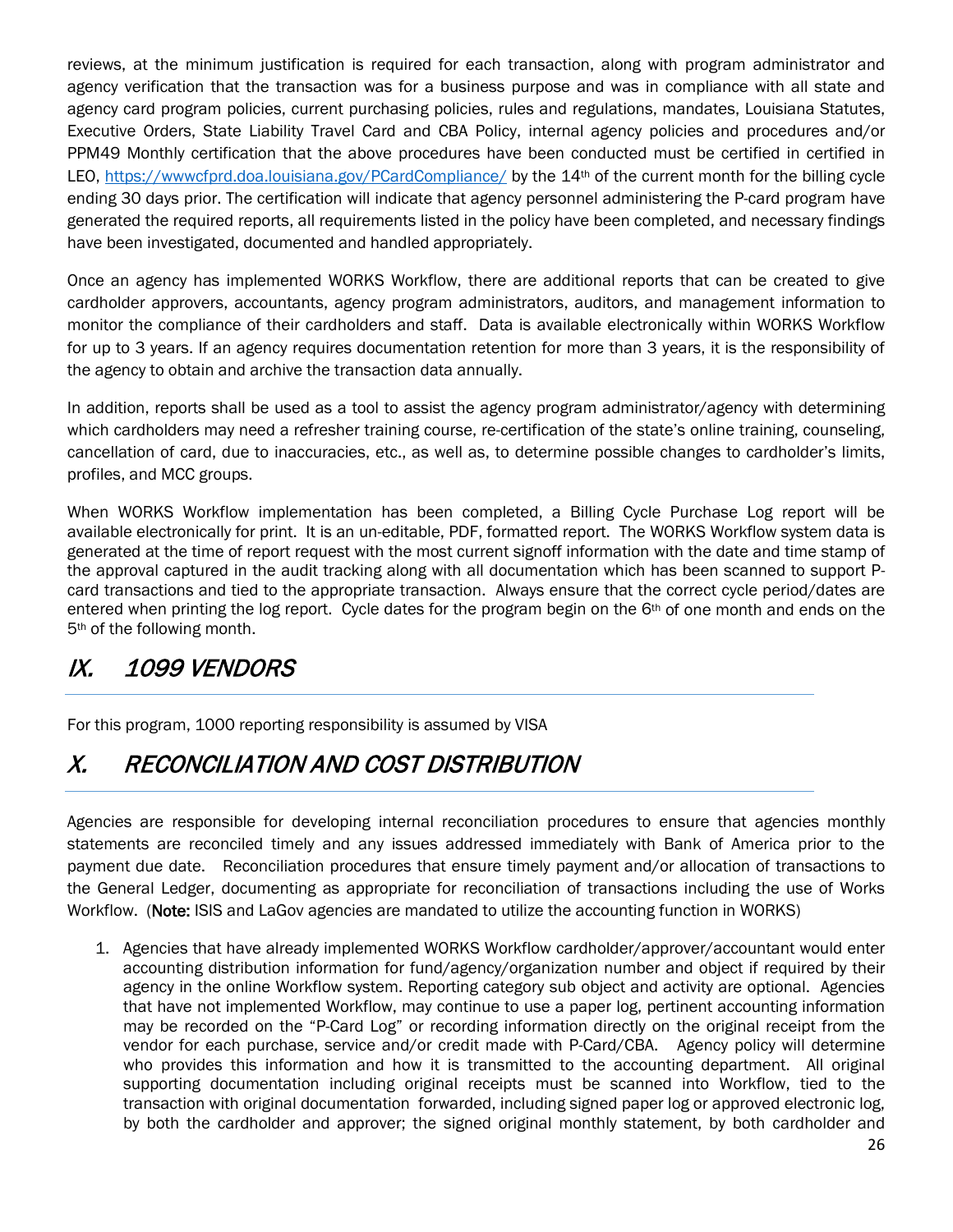approver, along with any findings and justifications, to the agency's fiscal office for review and maintenance of files

- 2. Cardholders will receive paper or electronic billing statements monthly from Bank of America within approximately 5 business days of the close of the billing cycle. If the cardholder statement is not received timely, the cardholder must notify the agency program administrator immediately so that a statement can be obtained for reconciliation purposes and filing with original documentation. Note: Transactions are available for processing online as soon as the transaction has posted to the WORKS online system.
- 3. Reconcile purchases/services charged during the billing cycle by matching the bank billing statement to his P-Card log. The log (either paper or un-editable electronic, once implementation into Workflow has been completed) along with the supporting documentation and bank billing statement must be reviewed and certified by the cardholder showing the purchases/services were received or reported as a disputed item. Once Workflow has been implemented, the cardholder must scan all original supporting documentation, original receipts, etc., into Workflow and tie each scan to the applicable transaction. The cardholder then forwards the signed log, either electronic or paper along with all supporting scanned documentation to his immediate supervisor/approver for his/her signature on both the log, and original billing statement after verifying that the log, documentation and statement are correct and have not been altered. All logs, original billing statements and original receipts/documentation must be forwarded to the agency's fiscal office to maintain in one central location, not scattered within different locations, units, departments, sections, etc. For agencies that have completed implementation of the WORKS Workflow system, when a cardholder approves a transaction online, his signoff moves the transaction to the queue of their approver for their electronic signature.
- 4. Once all approvals and audits by cardholder approvers have been obtained and forwarded to the agency's fiscal office, the agency's fiscal office must review receipts in the program journal vouchers to correct any necessary coding changes. All original documentation must then be housed in the agency's fiscal office.
- 5. It is crucial that all original receipts and original supporting documentation, including original signed statements, approval document(s), etc., as well as cycle log either paper or electronic be sent to the agency's fiscal office, not units, departments, sections, etc., and maintained in one central location available to auditors and not scattered within different locations, units, departments, sections etc.
- 6. If it is determined that personal or other unauthorized charges are occurring on the card, appropriate steps, up to and including dismissal, shall be taken to resolve the misuse/abuse of the card. (See Section V; Card Misuse).
- 7. Upon notification by the immediate supervisor/approver that the cardholder reconciliation has been approved, the accounting section will ensure that the charges are distributed to the appropriate accounting codes.
- 8. It is the responsibility of each agency to contact the Bank if a paper statement is not received timely. Agencies should complete the reconciliation and distribution processes each month and prior to receiving the next billing cycle.

#### ISIS INTERFACE AGENCIES

1. Must establish and assign default/override accounting codes for transactions not otherwise coded through the electronic online WORKS Workflow. There will be a default accounting code for each appropriated program that will consist of the fund/agency/organization/object combination. Coding will be assigned either through online allocation or through the application of override codes during export from BOA to ISIS. Default/override codes are assigned by Office of State Reporting and Accounting Policy (OSRAP) and are included in the export programming when no allocation coding is applied.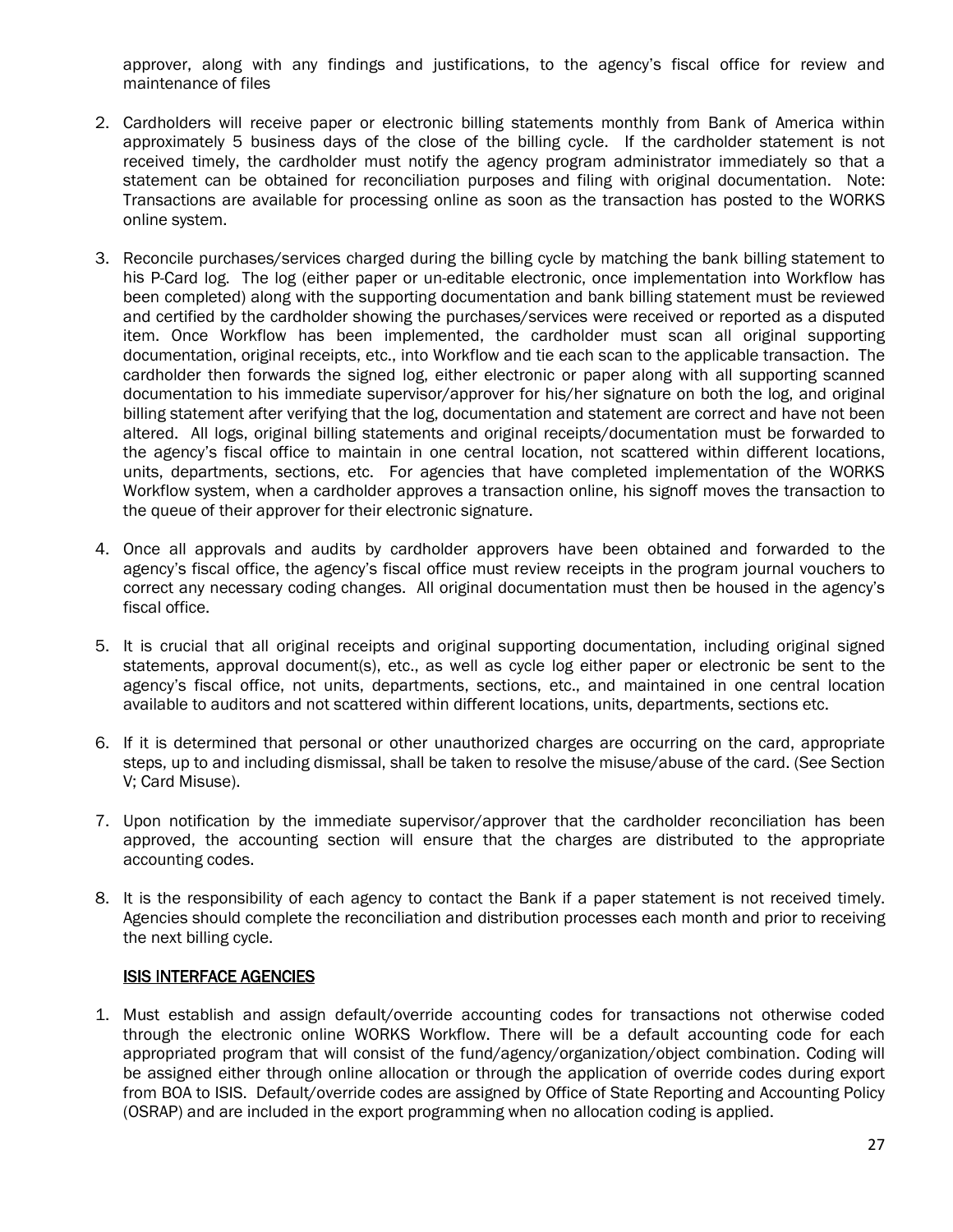- 2. Must run the ISIS Export File in WORKS before the close of business on the 14th of every month to ensure that all transactions are coded with applicable accounting codes for your agency and are imported properly into ISIS's financial system to create the agency's P3 document for payment.
- 3. The Agency will be responsible for notifying OSRAP of all instances that will require a change in the agency's structure. The Agency will be responsible for updating user restrictions within its instance when using the WORKS Workflow.
- 4. Ensuring a clearing (PPPP) or override organization code is set up for each corporate account (ISIS Agency) for miscellaneous charges and for cardholder transactions that have an incorrect or missing) code.
- 5. ISIS Agencies will be responsible for reconciling cardholder statement (paper or electronic) to electronic payment (P3 P-Card Vendor Payment Voucher Input Form) and distributing costs from the default/override accounting codes to the proper accounting codes. ISIS Agencies must notify OSRAP immediately of any discrepancies.
- 6. ISIS Accounting sections must review the P3's immediately upon their posting and determine if any discrepancies exist between the billing statement and the P3's. If a discrepancy does exist, the agency Accounting department should contact the agency's program administrator and/or Bank of America Account Specialist to determine how the discrepancy will be corrected. Once this information is received, Accounting must contact OSRAP (225) 342-1053. OSRAP will then determine if manual P3's have to be developed. This must take place prior to the 25th of each month.
- 7. Miscellaneous charges made to the corporate account must be reviewed, approved and reconciled. Miscellaneous charges will either default to the PPPP code or the override code from WORKS Workflow will be applied. Agency accounting departments must move these charges to the proper ORGN
- 8. If a cardholder's spending defaults to PPP or the override code programmed in WORKS Workflow, rather than their correct ORGN, an error has occurred. The P-Card exceptions report and the 1G08 report of detailed transactions can be used to determine the reason for a cardholder's spending or coding the transaction to the default PPPP or to some other incorrect code. The agency program administrator / accounting department must take steps to resolve the items on the report by contacting the bank and OSRAP if necessary to correct the routing error. This should be done prior to receiving the next month's statement to prevent reoccurring errors. Cardholders who repeatedly have allocation errors should be counseled and retrained if necessary on the WORKS Workflow process and coding.
- 9. ISIS Agencies will prepare a journal voucher document (J6 or J2 or create a REJ6 record to automatically generate the J6 each month) to credit the default accounting codes (P-Card clearing organization and object) and debit the appropriate organization, object, reporting category, etc. Note: Payment for all ISIS Agencies will be made automatically on the  $25<sup>th</sup>$  of each month regardless of the status of the reconciliation process.
- 10. ISIS Agency must reconcile the billing statement at the corporate account level to the electronic payment made to Bank of America. All charges and/or credits should be cleared from the P-Card clearing organizations each month for ISIS Agencies.

#### NON-ISIS INTERFACE AGENCIES

All charges made to the corporate account must be reviewed, approved and reconciled. Agencies will reconcile and distribute costs to their accounting system in a timely manner and according to agency policies and procedures.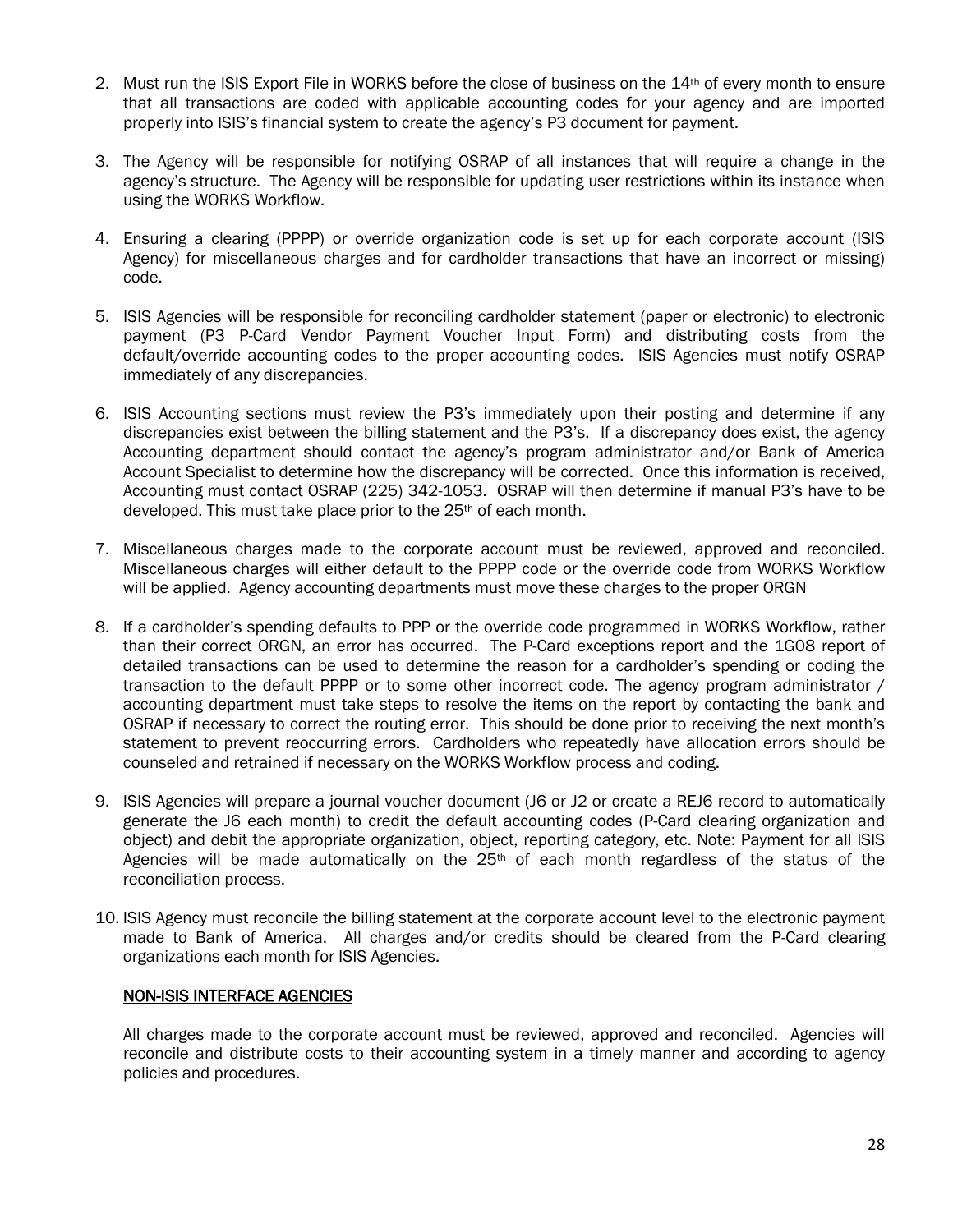Non-Interface Agencies not receiving an interface into their accounting system will be responsible to ensure that the reconciliation is completed. All payments must be paid in full, timely each month, with ONE electronic funds transfer (EFT) to Bank of America.

#### LaGOV AGENCIES

LaGOV Agencies must establish and assign default accounting codes for each cardholder in WORKS. The Agency will be responsible for maintaining the Accounting Code and the cardholder defaults when there is a change in the agency's structure. WORKS will be set to validate accounting codes. When there is a timing issue that results in a transaction being interfaced with an accounting code that is no longer valid in LaGov, the transaction will post to a default fund/cost center.

LaGov Accounting sections must review the Statement Billing File (SBF) invoice postings to determine if there are discrepancies between the billing statement and the SBF file invoice postings. If a discrepancy exists, the agency Accounting department should contact the agency's Program Administrator. The Program Administrator will work with their Bank of America Account Specialist to determine how the discrepancy will be corrected. The agency Accounting department will make the appropriate entry in LaGov to correct the discrepancy. This must take place prior to the  $25<sup>th</sup>$  of each month.

Charges made to the corporate account must be reviewed, approved, and reconciled. The charges will post based on the default assigned in WORKS. The agency Accounting department must move these charges to the appropriate account assignment values (GL/Business Area/Fund/Cost Center, etc.).

If a cardholder's transaction posts to the default fund/cost center defined in LaGov, then an error has occurred. The Interface error report may be used to identify the reason the transaction posted to the default. The agency Program Administrator and/or accounting department must take steps to resolve the items on the report. This should be done prior to receiving the next month's statement to prevent reoccurring errors. Cardholders who repeatedly have allocation errors should be counseled and retrained, if necessary, on the WORKS coding.

LaGov agencies will enter a journal voucher to credit the default account codes and debit the appropriate  $GL/Fund/Cost Center, etc., Note: Payment for all LaGov agencies will be made automatically on the  $25<sup>th</sup>$$ of each month regardless of the status of the reconciliation process.

LaGov agencies must reconcile the billing statement at the corporate account level to the electronic payment made to Bank of America. All charges and/or credits should be cleared from the default account codes each month for LaGov agencies.

#### EVP (ELECTRONIC VENDOR PAYMENT)

Vendors who choose the option to enroll with the EVP program are flagged on the ISIS vendor tables to receive their payments through the EVP program of the State with Bank of America (BOA). Agencies will process their payments to vendors for goods and services purchased as usual. The mechanism by which vendors get paid will be determined by a flag on the vendor table as currently done. If a vendor is flagged as an EVP vendor, payments to the vendor will be made through the EVP process without the agency directing this means of payment. The EVP program allows vendors to be paid through the vendor's virtual account with BOA. An electronic mail is generated and sent the vendor to notify them of the availability of payments and the availability of funds placed in their account for withdrawal. State agencies will notice movement of cash from Cash Account 6000 (ISIS Disbursement Cash Account) to cash account 6PCD (Cash P-Card Tier II). The cash account 6PCD will be reduced when vendors draw down their funds from their virtual accounts with BOA for the invoices they have paid, and when the BOA bill is paid. Agencies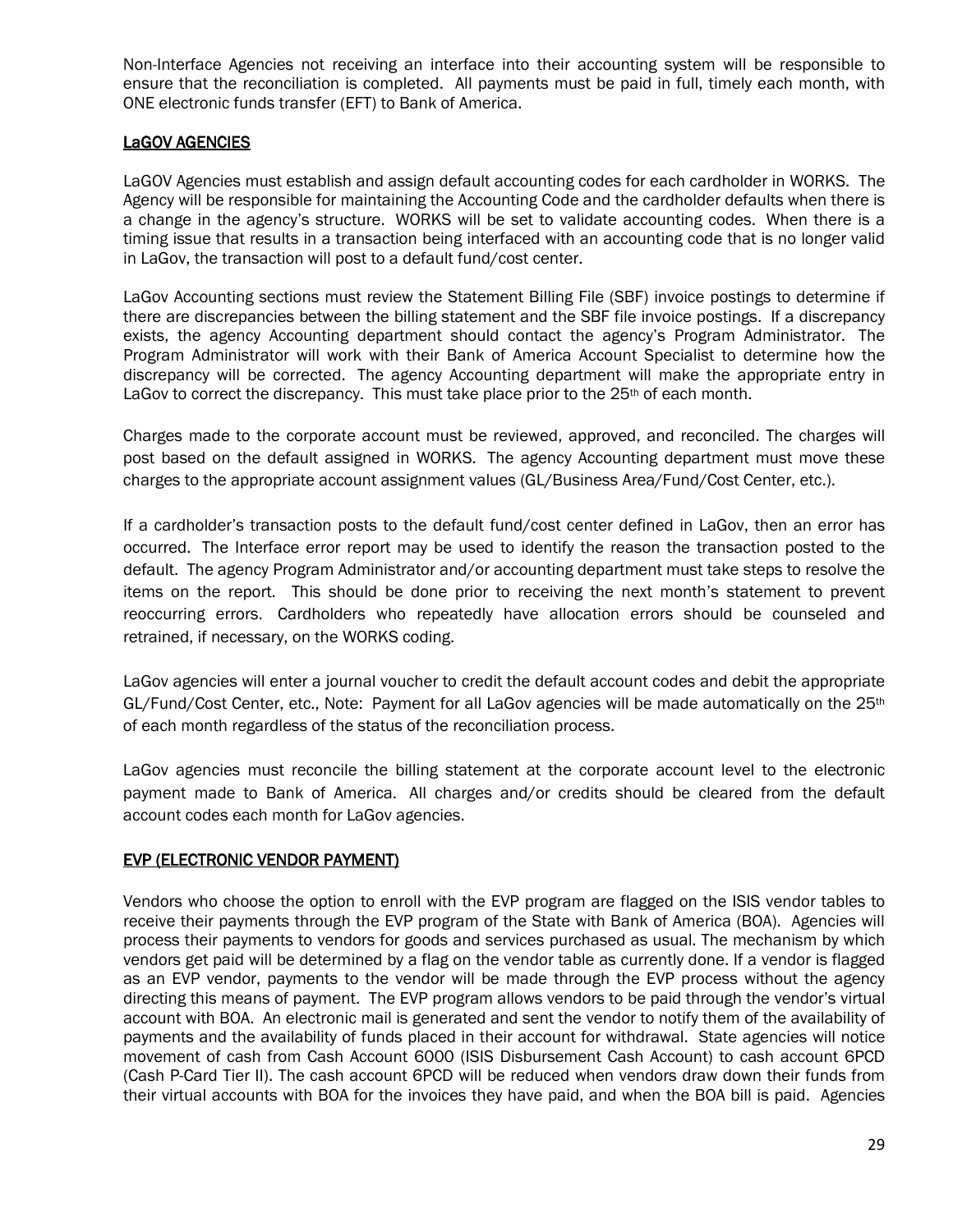do not need to approve any of the transactions in the system after approving the payment voucher they always prepare to make payments.

For internal control purposes, agencies must monitor their cash position, monitor their outstanding payments, and vendor drawdowns through WORKS. For ISIS agencies, a 1G64 report will be generated that will provide detail of the EVP transactions daily. OSRAP will also be responsible for reconciling the cash account 6PCD with transactions from the BOA paid/billing file. BOA has also created standard reports in WORKS that will allow each agency to see their EVP payments. These reports will help agencies reconcile outstanding EVP to their 6PCD cash account and also to see what payments are still outstanding (much like the outstanding checks report). Control Agencies like Office of Statewide Reporting and Accounting Policy (OSRAP) and the State Treasurer's Office (STO) will have access to reports in WORKS that will allow them to see EVP activity by all state agencies.

# XI. PAYMENT PROCEDURES FOR INDIVIDUAL P-CARD, CBA AND EVP (ELECTRONIC VENDOR PAYMENT) ACCOUNTS

All accounts are the direct liability of the State. Each agency is responsible for ensuring all accounts are paid timely and in full each month with ONE electronic funds transfer (EFT) to Bank of America. The Agency will ensure that necessary procedures and controls are in place for prompt payment, reconciliation and cost distribution of charges and credits. Agency specific policies and procedures must be developed. These policies should address required approvals and authorizing procedures. Copies of this policy must be made available to all program participants and other personnel responsible for P-Card/CBA.

- 1. Bank of America will send paper statements and/or an electronic file containing all cardholder transactions. These files may be used for reporting and reconciliation.
- 2. The paper statements and the electronic Statement Billing File, when applicable, will be sent after the close of the billing cycle. Payment must be made electronically to Bank of America within 25 days of statement billing date.

#### ISIS INTERFACE AGENCIES

- 1. The billing cycle for all ISIS Agencies end on the 5th of each month. The Statement Billing File will be used for ISIS Agencies to create a P3 (P-Card Vendor Payment Voucher Form) and interface to AFS. This document will use either the allocated general ledger coding entered or the default/override accounting codes assigned to the transaction at the time of interface between Bank of America (BOA) and ISIS. The interface will automatically create the P3 document each month. No action is required by ISIS Agencies for payment. For agencies that have implemented the WORKS Workflow system for an electronic reconciliation process, the agency will designate those employee(s) tasked with maintaining the user data, as well as those that will be responsible for maintaining the general ledger coding restrictions within WORKS Workflow.
- 2. The P3 document will override budget checks and cash checks in AFS and must produce an electronic funds transfer (EFT) to be sent to Bank of America. The EFT request will be processed on the 25th of each month to allow for timely payments throughout the year.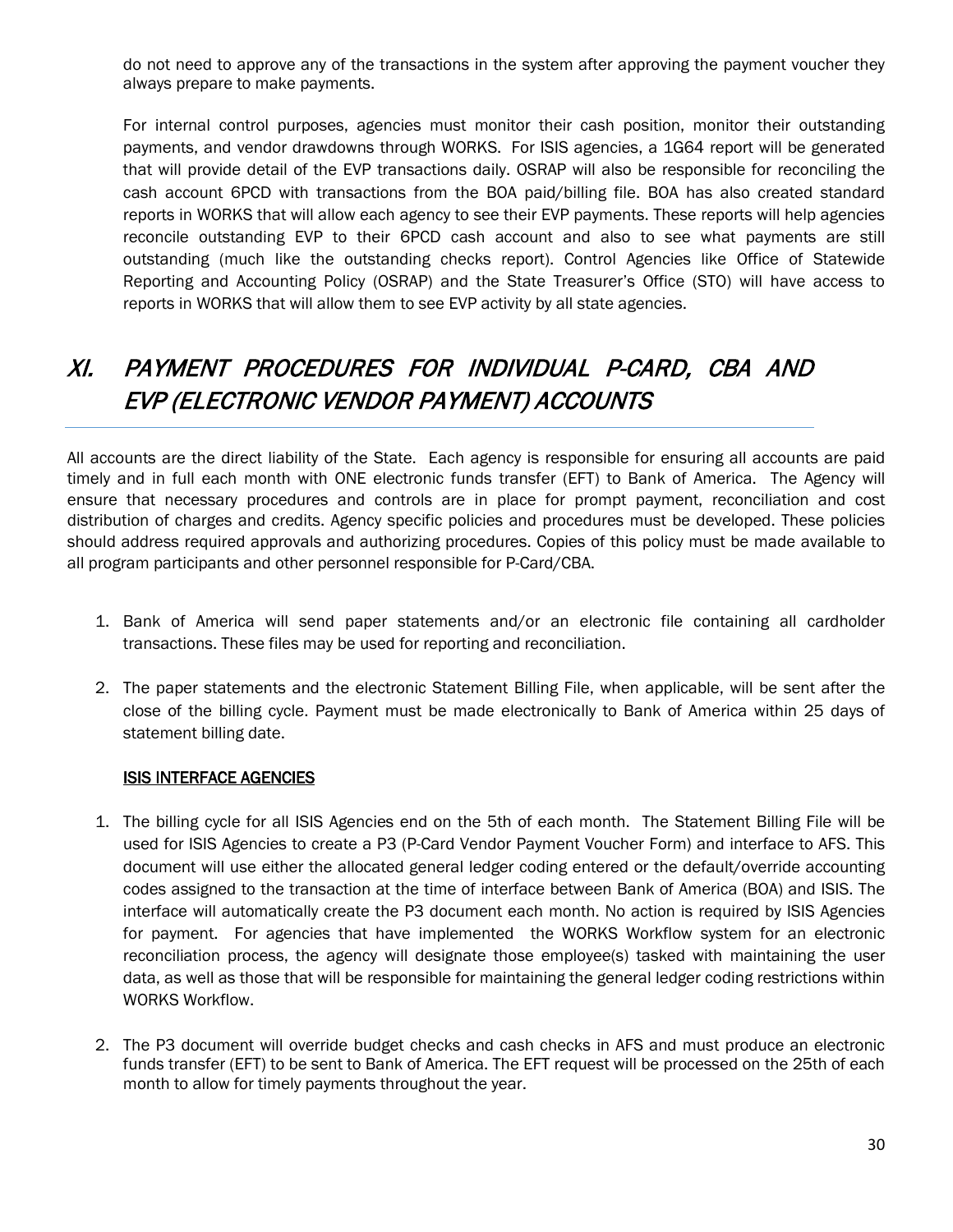#### NON-ISIS INTERFACE AGENCIES

Non- ISIS Agencies can use the Statement Billing File to interface to their accounting system through WORKS Workflow or use paper statements and must produce ONE electronic funds transfer (EFT) to Bank of America.

#### LaGOV AGENCY

- 1. The billing cycle for all LaGov agencies will end on the 5th of each month. The Statement Billing File will be used to create summary invoices that post the liability to Bank of America's vendor account. The interface will automatically create the invoice documents each month. No action is required by LaGov agencies for payment to occur. Agencies will designate program administrators tasked with maintaining the master accounting code for each cardholder within WORKS.
- 2. The invoice document must produce an electronic funds transfer (EFT) to be sent to Bank of America. The EFT will be processed on the 25th of each month to allow for timely payments throughout the year.

#### EVP PAYMENTS

Each workday, AFS creates EFTs for the vendor payments scheduled for that day. EFTs payable to vendors that participate in EVP are sent to BOA for payment via the vendor's virtual credit card. Journal vouchers (J5) are created and processed each day to account for the deferred disbursement of cash. The billing cycle for all ISIS agencies ends on the last day of each month. On the 20<sup>th</sup> day of the month (or the immediately preceding work day, if the  $20<sup>th</sup>$  is a non-work day), information provided by BOA/WORKS concerning EVP payments that have been drawn by vendors during the billing cycle is used to create journal vouchers (J5) that reverse the earlier J5s and payment vouchers (P5) that initiate a corresponding EFT payment to BOA that same day. The P5 documents will override budget checks and cash checks in AFS. No action is required by ISIS agencies for this payment, unless a P5 document is rejected when processed by ISIS. Timely correction of rejections will be necessary to insure payment to BOA by the payment due date on the 25<sup>th</sup> of the month.

### XII WAIVERS

### **EXCEPTIONS**

The Director of State Travel, or designee, may waive in writing any provisions of these regulations when the best interest of the State will be served.